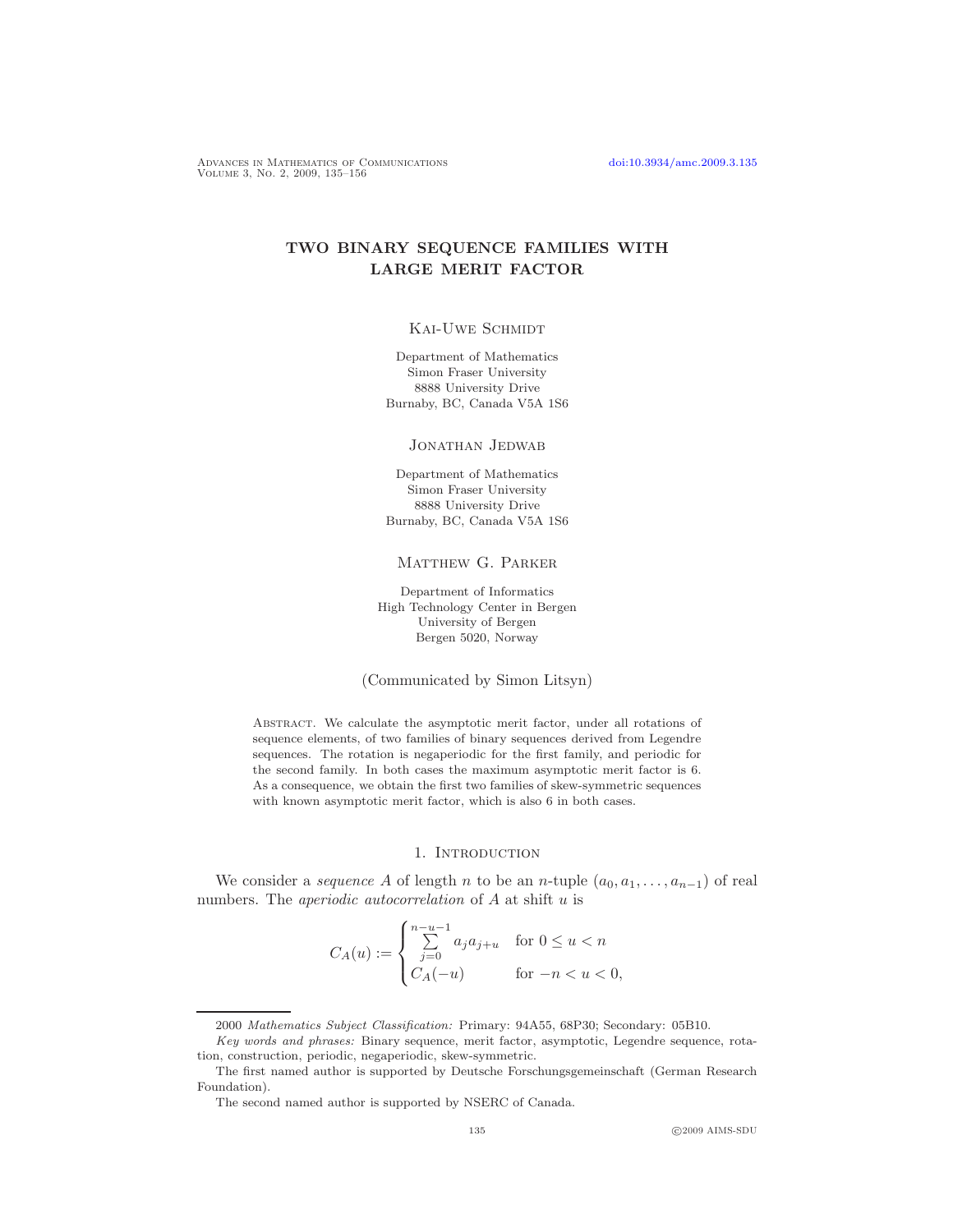and its energy  $E(A)$  is  $C_A(0)$ . Provided that  $\sum_{0 \le |u| < n} [C_A(u)]^2 > 0$ , the merit factor of A is defined to be

$$
F(A) := \frac{[E(A)]^2}{\sum_{0 < |u| < n} [C_A(u)]^2}.
$$

The sequence  $A = (a_0, a_1, \ldots, a_{n-1})$  of length n is called *binary* if each  $a_j$  takes the value +1 or −1, in which case  $E(A) = n$ . Let  $F_n$  be the maximum value of the merit factor over the set of all  $2^n$  binary sequences of length n. The Merit Factor Problem, which is to determine the value of  $\limsup_{n\to\infty} F_n$ , is important not only in digital communications engineering but also in complex analysis, theoretical physics, and theoretical chemistry (see  $\overline{5}$ ) for a survey, and  $\overline{6}$ ) for background on related problems). The current state of knowledge on this problem can be summarised as  $6 \leq \limsup_{n \to \infty} F_n \leq \infty$ , where the lower bound arises from an analysis due to Høholdt and Jensen [\[4\]](#page-20-1) of a periodically rotated Legendre sequence (see Theorem [2\)](#page-5-0). There is also considerable numerical evidence, though currently no proof, that an asymptotic merit factor greater than 6.34 can be achieved for a family of binary sequences related to Legendre sequences [\[2\]](#page-20-2).

In this paper we determine the asymptotic merit factor, at all rotations of sequence elements, of two families of binary sequences constructed from a Legendre sequence of length  $n$ . The first family is derived from a "negaperiodic" construction described by Parker [\[8\]](#page-21-1), and its sequences have length 2n; the second family is derived from a "periodic" construction described by Yu and Gong [\[12\]](#page-21-2), and its sequences have length 4n. For both families, the maximum asymptotic merit factor over all rotations is 6, equal to the best proven result for  $\limsup_{n\to\infty} F_n$ . For the negaperiodic construction, the maximum value of 6 was previously proved by Xiong and Hall [\[11\]](#page-21-3) for two specific negaperiodic rotations, following numerical work in [\[8\]](#page-21-1), but no asymptotic merit factor values at other negaperiodic rotations were previously known. For the periodic construction, the general form of the merit factor over all periodic rotations was determined numerically for large n by Yu and Gong [\[12\]](#page-21-2), but no asymptotic values were previously known.

A skew-symmetric sequence is a binary sequence  $(a_0, a_1, \ldots, a_{2m})$  of odd length  $2m + 1$  for which

<span id="page-1-0"></span>(1) 
$$
a_{m+j} = (-1)^j a_{m-j} \text{ for } 0 < j \le m.
$$

By slight modification of the negaperiodic and periodic constructions we obtain two families of skew-symmetric sequences, each with asymptotic merit factor 6 (see Corollaries [6](#page-10-0) and [9\)](#page-14-0). To our knowledge, these are the first constructions of families of skew-symmetric sequences for which the asymptotic merit factor has been calculated. Historically, skew-symmetric sequences were considered to be good candidates for a large merit factor, in part because half of their aperiodic autocorrelation coefficients are guaranteed to be zero (see [\[5,](#page-20-0) Section 3.1] for background). While skew-symmetric sequences of length n that attain the optimal merit factor value  $F_n$ are known for

 $n \in \{3, 5, 7, 9, 11, 13, 15, 17, 21, 27, 29, 39, 41, 43, 45, 47, 49, 51, 53, 55, 57, 59\},\$ 

they are not known for any larger values of n, because the value of  $F_n$  itself is not known for  $n > 60$  [\[5\]](#page-20-0). Golay [\[3\]](#page-20-3) argued heuristically that the supremum limit of the merit factor of the set of skew-symmetric sequences is equal to  $\limsup_{n\to\infty} F_n$ , which would imply that nothing is lost by restricting attention to the subset of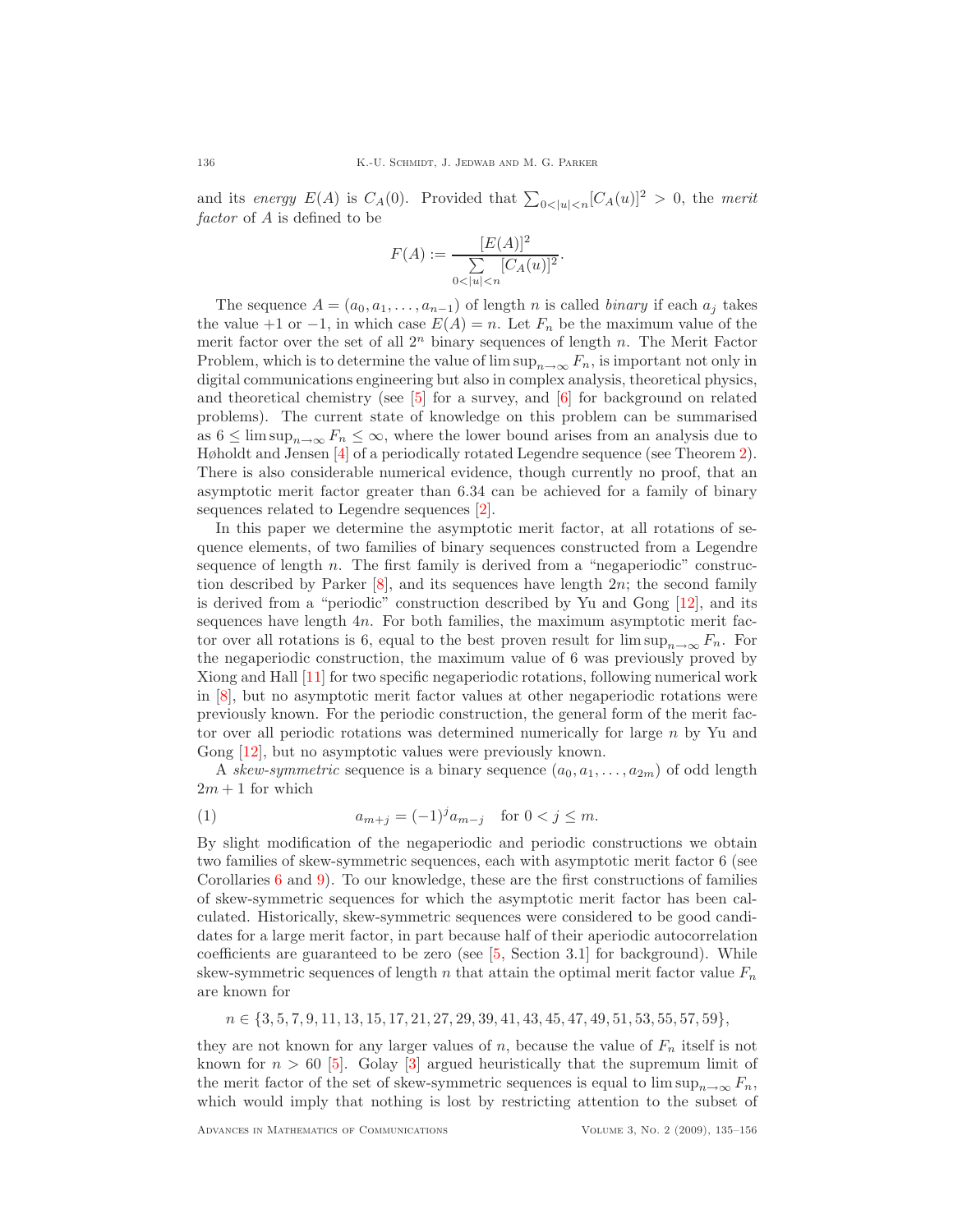binary sequences that are skew-symmetric (see [\[5,](#page-20-0) Section 4.7] for a discussion). In view of this, it is particularly interesting that the asymptotic merit factor of the skew-symmetric sequence families constructed here is equal to the best proven result for  $\limsup_{n\to\infty} F_n$ , namely 6.

## 2. Definitions and notation

In this section we introduce further definitions and notation for the paper.

<span id="page-2-3"></span>Let  $A = (a_0, a_1, \ldots, a_{n-1})$  and  $B = (b_0, b_1, \ldots, b_{n-1})$  be sequences of equal length n. The *aperiodic crosscorrelation* between  $A$  and  $B$  at shift  $u$  is

$$
C_{A,B}(u) := \begin{cases} \sum_{j=0}^{n-u-1} a_j b_{j+u} & \text{for } 0 \le u < n \\ C_{B,A}(-u) & \text{for } -n < u < 0, \end{cases}
$$

and the *periodic crosscorrelation* between  $A$  and  $B$  at shift  $u$  is

$$
R_{A,B}(u) := \sum_{j=0}^{n-1} a_j b_{(j+u) \bmod n} \text{ for } 0 \le u < n.
$$

By adopting the convention that  $C_{A,B}(-n) = 0$ , we can write

<span id="page-2-1"></span>(2) 
$$
R_{A,B}(u) = C_{A,B}(u) + C_{A,B}(u - n) \text{ for } 0 \le u < n.
$$

The aperiodic autocorrelation  $C_A(u)$  defined in Section [1](#page-0-0) equals  $C_{A,A}(u)$  for  $|u| < n$ . From the definition of  $C_A(u)$  and  $F(A)$  we have the relation

<span id="page-2-0"></span>(3) 
$$
\frac{1}{F(A)} = -1 + \frac{1}{[E(A)]^2} \sum_{|u| < n} [C_A(u)]^2
$$

for the reciprocal merit factor  $1/F(A)$ . The *periodic autocorrelation* of A at shift u is

$$
R_A(u) := R_{A,A}(u) \quad \text{for } 0 \le u < n.
$$

Given a sequence  $A = (a_0, a_1, \ldots, a_{n-1})$  of length n, we write  $[A]_i$  to denote the sequence element  $a_j$ . Let  $A = (a_0, a_1, \ldots, a_{n-1})$  and  $B = (b_0, b_1, \ldots, b_{m-1})$  be sequences of length n and m, respectively. The *concatenation*  $A; B$  of A and B is the length  $n + m$  sequence given by

$$
[A;B]_j := \begin{cases} a_j & \text{for } 0 \le j < n \\ b_{j-n} & \text{for } n \le j < n+m. \end{cases}
$$

Provided gcd $(m, n) = 1$ , the product sequence  $A \otimes B$  of length mn is defined by

$$
[A \otimes B]_j := a_{j \bmod n} b_{j \bmod m} \quad \text{for } 0 \le j < mn,
$$

and the *m*-decimation of A is the length n sequence C defined by

$$
[C]_j := a_{mj \bmod n} \quad \text{for } 0 \le j < n.
$$

The *periodic rotation*  $A_r$  of A by a fraction r of its length (for any real r) is the length  $n$  sequence given by

<span id="page-2-2"></span>(4) 
$$
[A_r]_j := a_{(j+\lfloor nr \rfloor) \bmod n} \text{ for } 0 \leq j < n,
$$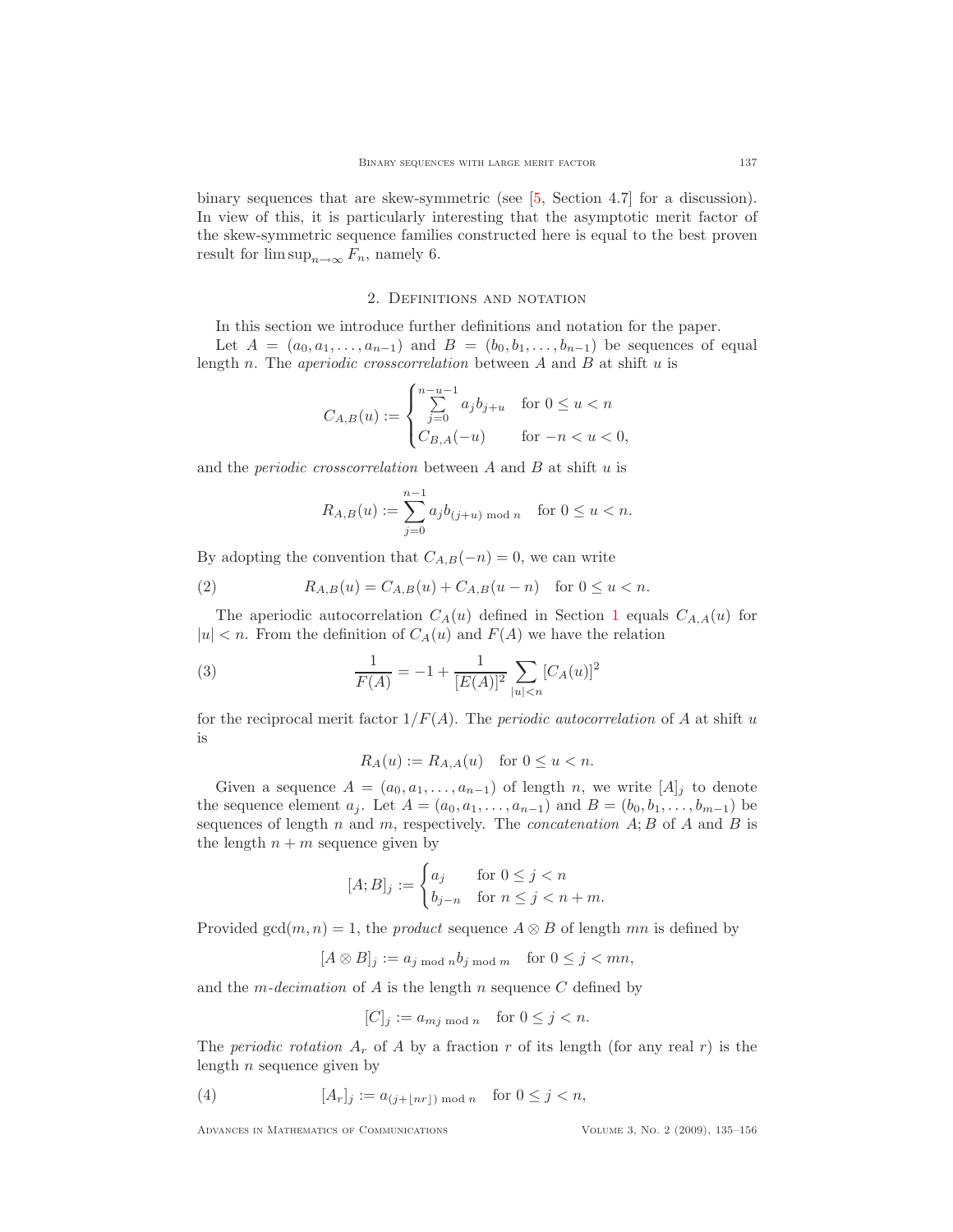and the negaperiodic rotation  $A_{\tilde{r}}$  of A by the fraction r is the length n sequence given by

<span id="page-3-1"></span>(5) 
$$
[A_{\widetilde{r}}]_j := \begin{cases} a_{(j+\lfloor nr \rfloor) \bmod n} & \text{for } 0 \leq j < n - \lfloor nr \rfloor \\ -a_{(j+\lfloor nr \rfloor) \bmod n} & \text{for } n - \lfloor nr \rfloor \leq j < n. \end{cases}
$$

The sequence  $A_{\tilde{r}}$  can be viewed as the first n elements of the length 2n sequence  $(A; -A)_{\frac{r}{2}}$ . For example, take  $r = \frac{2}{7}$  and  $A = (+, +, +, -, +, -, -)$ , where + and represent sequence elements +1 and −1, respectively. Then we have

$$
A_r = (+, -, +, -, -, +, +),
$$
  
\n
$$
A_{\tilde{r}} = (+, -, +, -, -, -, -, -).
$$
  
\n
$$
(A; -A)_{\frac{r}{2}} = (+, -, +, -, -, -, -, -, +, -, +, +, +, +).
$$

#### 3. Legendre sequences

This section describes Legendre sequences and their asymptotic merit factor properties. (See [\[10\]](#page-21-4), for example, for background on number-theoretic properties of Legendre sequences.)

Given a prime n and an integer j, the Legendre symbol  $(j | n)$  is defined as

$$
(j | n) := \begin{cases} 0 & \text{for } j \equiv 0 \pmod{n} \\ -1 & \text{for } j \text{ not a square modulo } n \\ +1 & \text{otherwise.} \end{cases}
$$

The Legendre symbol is multiplicative, so that

<span id="page-3-3"></span>(6) 
$$
(a|n)(b|n) = (ab|n),
$$

and

<span id="page-3-2"></span>(7) 
$$
a \equiv b \pmod{n}
$$
 implies  $(a|n) = (b|n)$ .

A Legendre sequence  $X = (x_0, x_1, \ldots, x_{n-1})$  of prime length n is defined by

$$
x_j := \begin{cases} 1 & \text{for } j = 0 \\ (j \mid n) & \text{for } 0 < j < n. \end{cases}
$$

In our analysis it will often be convenient to change the initial element in a Legendre sequence to be zero, so that

$$
x_j = (j \mid n) \quad \text{for } 0 \le j < n.
$$

Then we will call  $X$  a *modified Legendre sequence*. The periodic autocorrelation function of a modified Legendre sequence X is given  $[10, p. 294]$  by

<span id="page-3-4"></span>
$$
(8) \t\t R_X(u) = -1 \t for 0 < u < n.
$$

We shall make repeated use of the following result, under which up to  $o(\sqrt{n})$ elements of a sequence of length  $n$  can be changed by a bounded amount without altering the asymptotic reciprocal merit factor:

<span id="page-3-0"></span>**Proposition 1.** Let  $\{A(n)\}\$ and  $\{B(n)\}\$ be sets of sequences, where each of  $A(n)$ and  $B(n)$  has length n. Suppose that, for each n, all elements of  $A(n)$  and  $B(n)$ are bounded in magnitude by a constant independent of n. Suppose further that, as  $n \longrightarrow \infty$ , the number of nonzero elements of  $B(n)$  is  $o(\sqrt{n})$  and that  $F(A(n)) =$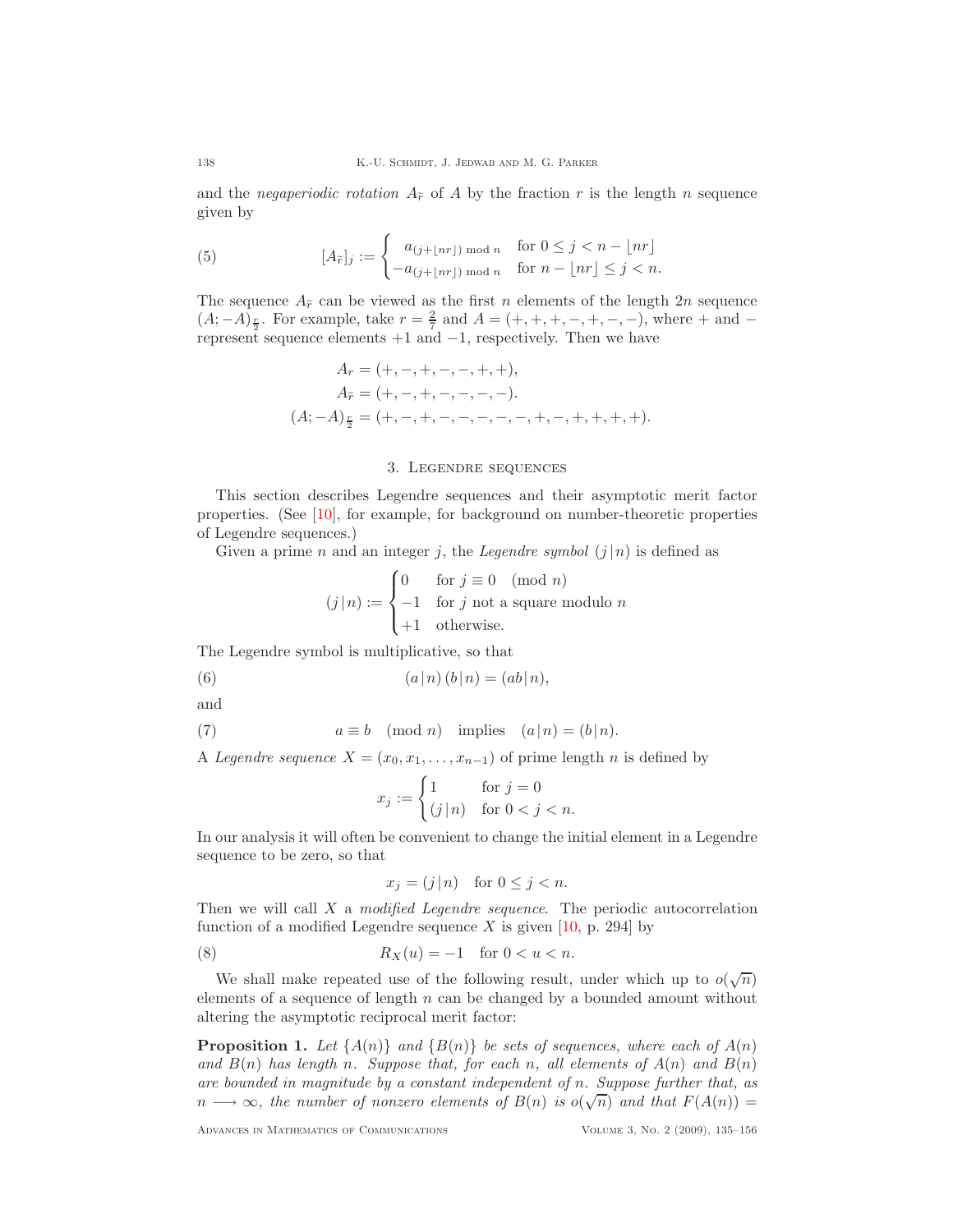$O(1)$  $O(1)$  $O(1)$  and  $E(A(n)) = \Omega(n)$ .<sup>1</sup> Then, as  $n \longrightarrow \infty$ , the elementwise sequence sums  ${A(n) + B(n)}$  satisfy

$$
\frac{1}{F(A(n) + B(n))} = \frac{1}{F(A(n))}(1 + o(1)).
$$

*Proof.* For each  $n$ , by the definition of aperiodic autocorrelation and crosscorrelation we have

 $C_{A(n)+B(n)}(u) = C_{A(n)}(u) + C_{B(n)}(u) + C_{A(n),B(n)}(u) + C_{B(n),A(n)}(u)$  for  $|u| < n$ . Since, by assumption, all elements of  $A(n)$  and  $B(n)$  are bounded in magnitude by a constant independent of n, and the number of nonzero elements of  $B(n)$  is  $o(\sqrt{n})$ as  $n \longrightarrow \infty$ , it follows that

<span id="page-4-1"></span>(9) 
$$
C_{A(n)+B(n)}(u) = C_{A(n)}(u) + o(\sqrt{n}) \text{ as } n \longrightarrow \infty.
$$

This implies by the definition of  $F(A(n) + B(n))$  that, as  $n \longrightarrow \infty$ ,

$$
\frac{1}{F(A(n) + B(n))} = \frac{1}{[E(A(n) + B(n))]^2} \sum_{0 < |u| < n} [C_{A(n)}(u) + o(\sqrt{n})]^2
$$
\n
$$
= \frac{1}{[E(A(n) + B(n))]^2} \left( \sum_{0 < |u| < n} [C_{A(n)}(u)]^2 + o(n) \sqrt{\sum_{0 < |u| < n} [C_{A(n)}(u)]^2 + o(n^2)} \right)
$$
\n(10)

<span id="page-4-2"></span>since, by the Cauchy–Schwarz inequality,

$$
\sum_{0<|u|
$$

Now by setting  $u = 0$  in [\(9\)](#page-4-1) and dividing by  $E(A(n))$  we obtain, as  $n \longrightarrow \infty$ ,

$$
\frac{E(A(n) + B(n))}{E(A(n))} = 1 + \frac{o(\sqrt{n})}{E(A(n))}
$$
  
= 1 + o(1),

since  $E(A(n)) = \Omega(n)$  by assumption. The square of the reciprocal of this relation is

$$
\frac{[E(A(n))]^2}{[E(A(n) + B(n))]^2} = 1 + o(1) \quad \text{as } n \longrightarrow \infty.
$$

Substitute in [\(10\)](#page-4-2) and use the definition of  $F(A(n))$  to show that, as  $n \longrightarrow \infty$ ,

$$
\frac{1}{F(A(n) + B(n))} = \frac{1}{F(A(n))} (1 + o(1)) \left( 1 + o(n) \frac{\sqrt{F(A(n))}}{E(A(n))} + o(n^2) \frac{F(A(n))}{[E(A(n))]^2} \right)
$$

$$
= \frac{1}{F(A(n))} (1 + o(1)),
$$

since  $F(A(n)) = O(1)$  and  $E(A(n)) = \Omega(n)$  by assumption.

Advances in Mathematics of Communications Volume 3, No. 2 (2009), 135–156

 $\Box$ 

<span id="page-4-0"></span><sup>&</sup>lt;sup>1</sup>We use the notation o, O, and  $\Omega$  to compare the growth rates of functions  $f(n)$  and  $g(n)$  from N to  $\mathbb{R}^+$  in the following standard way:  $f(n) = o(g(n))$  means that  $f(n)/g(n) \to 0$  as  $n \to \infty$ ;  $f(n) = O(g(n))$  means that there is a constant c, independent of n, for which  $f(n) \leq cg(n)$  for all sufficiently large n; and  $f(n) = \Omega(g(n))$  means that  $g(n) = O(f(n))$ .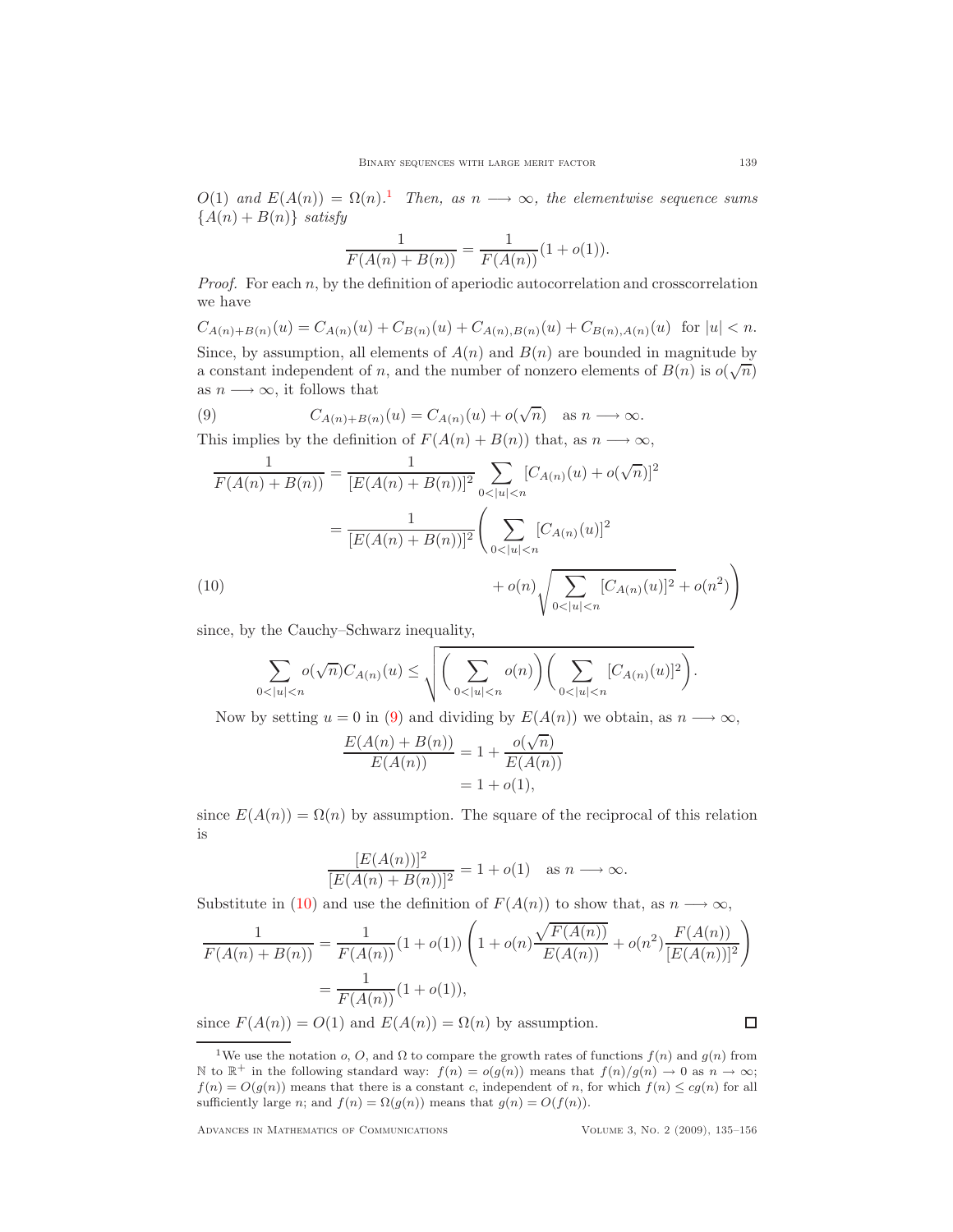A result similar to Proposition [1](#page-3-0) was stated in Corollary 6.3 of [\[2\]](#page-20-2), but with conditions on the asymptotic growth of the sequence elements  $A(n)$  and their merit factor  $F(A(n))$  mistakenly omitted.

<span id="page-5-0"></span>The asymptotic merit factor of a Legendre sequence has been calculated at all periodic rotations:

**Theorem 2** (Høholdt and Jensen [\[4\]](#page-20-1)). Let X be a Legendre sequence of prime length  $n > 2$ , and let r be a real number satisfying  $|r| \leq \frac{1}{2}$ . Then

$$
\frac{1}{\lim_{n \to \infty} F(X_r)} = \frac{1}{6} + 8\left(|r| - \frac{1}{4}\right)^2.
$$

The constraint  $|r| \leq \frac{1}{2}$  $|r| \leq \frac{1}{2}$  $|r| \leq \frac{1}{2}$  in Theorem 2 is for notational convenience only, since by definition  $X_r$  is the same as  $X_{r+1}$  for any real r. By Proposition [1,](#page-3-0) Theorem [2](#page-5-0) also holds for the modified Legendre sequence  $X'$  of length n, since  $X'$ <sub>r</sub> differs from  $X_r$ in exactly one element for each  $n$ . The exact, rather than the asymptotic, value of  $F(X<sub>r</sub>)$  in Theorem [2](#page-5-0) has been calculated [\[1\]](#page-20-4) by refining the analysis of [\[4\]](#page-20-1), but the exact value is not required here.

The following generalisation of Theorem [2](#page-5-0) is a key tool of this paper:

<span id="page-5-1"></span>**Theorem 3.** Let X be a modified Legendre sequence of prime length  $n > 2$ , and let r, s, and t be real numbers satisfying  $|r + \frac{s+t}{2}| \leq \frac{1}{2}$ ,  $|s| \leq \frac{1}{2}$ , and  $|t| \leq \frac{1}{2}$ . Let  $\{r(n)\},$  ${s(n)}$ , and  ${t(n)}$  be sets of real numbers such that  $ns(n)$  and  $nt(n)$  are integer for each n, and such that, as  $n \longrightarrow \infty$ ,  $r(n) = r + O(n^{-1})$ ,  $s(n) = s + O(n^{-1})$ , and  $t(n) = t + O(n^{-1})$ . Then, as  $n \longrightarrow \infty$ ,

$$
\frac{1}{n^2} \sum_{|u| < n} C_{X_{r(n)}, X_{r(n)+s(n)}}(u) C_{X_{r(n)+t(n)}, X_{r(n)+s(n)+t(n)}}(u)
$$
\n
$$
= \frac{1}{6} + 8(|r + \frac{s+t}{2}| - \frac{1}{4})^2 + 2(|s| - \frac{1}{2})^2 + 2(|t| - \frac{1}{2})^2 + O(n^{-1}(\log n)^2).
$$
\n*Proof.* See Appendix.

Proof. See Appendix.

We can recover Theorem [2](#page-5-0) from Theorem [3](#page-5-1) by setting  $r(n) = r$  and  $s(n) = t(n) = 0$ for each  $n$ , applying  $(3)$ , using Proposition [1](#page-3-0) to alter the initial element and thereby change a modified Legendre sequence into a Legendre sequence, and then taking the limit as  $n \longrightarrow \infty$ . There is no loss of generality in Theorem [3](#page-5-1) from the restrictions  $|r + \frac{s+t}{2}| \leq \frac{1}{2}$ ,  $|s| \leq \frac{1}{2}$ , and  $|t| \leq \frac{1}{2}$ , since  $X_{r+1} = X_r$  for all r. Nonetheless, we will find it useful to define, for real  $r, s, t, c$ ,

<span id="page-5-4"></span>(11) 
$$
\phi(r,c) := \begin{cases} (|r| - c)^2 & \text{for } |r| \le \frac{1}{2} \\ \phi(r+1,c) & \text{for all } r, \end{cases}
$$

and

<span id="page-5-3"></span>(12) 
$$
\psi(r,s,t) := \frac{1}{6} + 8\phi(r + \frac{s+t}{2}, \frac{1}{4}) + 2\phi(s, \frac{1}{2}) + 2\phi(t, \frac{1}{2}),
$$

so that the conclusion of Theorem [3](#page-5-1) can be rephrased to hold for unrestricted  $r, s$ , t as  $n \longrightarrow \infty$ :

<span id="page-5-2"></span>(13) 
$$
\frac{1}{n^2} \sum_{|u| < n} C_{X_{r(n)}, X_{r(n)+s(n)}}(u) C_{X_{r(n)+t(n)}, X_{r(n)+s(n)+t(n)}}(u)
$$

$$
= \psi(r, s, t) + O(n^{-1} (\log n)^2).
$$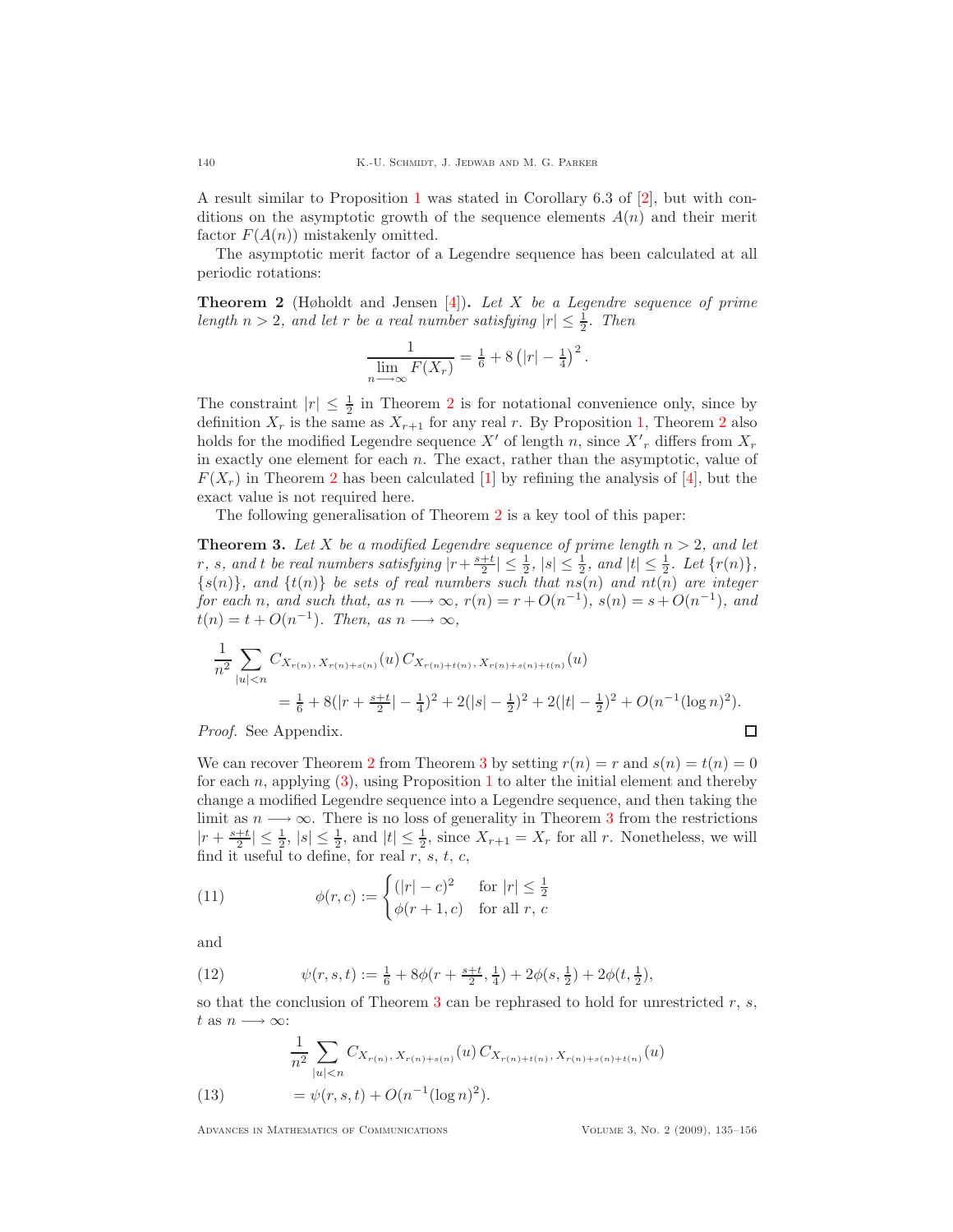It is easily verified that  $\phi(r+\frac{1}{2},\frac{1}{4}) = \phi(r,\frac{1}{4})$  for all r, which implies that

<span id="page-6-2"></span>(14) 
$$
\phi(r, \frac{1}{4}) = \phi(r', \frac{1}{4}) \text{ provided } r' = r + \frac{a}{2} \text{ for some integer } a.
$$

#### 4. The negaperiodic construction

In this section we present the first of our two constructions, involving a negaperiodic rotation  $Y_{\tilde{r}}$  (as defined in [\(5\)](#page-3-1)) of a sequence Y of length 2n that is in turn derived from a sequence X of odd length  $n$ . Lemma [4](#page-6-0) analyses this construction for the case  $r = \rho$ , where  $\rho$  is subject to the constraint that  $n\rho$  is integer (which forces the number  $|2nr|$  of rotated elements in the negaperiodic rotation  $Y_{\tilde{r}}$  to be even). We then show in Theorem [5](#page-8-0) that, in the specific case that  $X$  is a Legendre sequence, Lemma [4](#page-6-0) can be used to determine the asymptotic merit factor of  $Y_{\tilde{r}}$  for all real r, regardless of whether  $|2nr|$  is even or odd.

<span id="page-6-0"></span>**Lemma 4.** Let  $X$  be a sequence of odd length n, each of whose elements is bounded in magnitude by a constant independent of n, and let  $Z$  be the 2-decimation of  $X$ . Let r be a real number, and write  $\rho := \lfloor nr \rfloor/n$  and  $\delta := \frac{n+1}{2n}$ . Define Y to be the first 2n elements of the sequence  $X \otimes (+,+,-,-)$ . Then, as  $n \longrightarrow \infty$ ,

$$
\sum_{|u|<2n} [C_{Y_{\tilde{\rho}}}(u)]^2
$$
\n
$$
= \sum_{|u|
$$

*Proof.* We firstly determine an explicit expression for  $[Y_{\tilde{\rho}}]_j$ , and deduce an expression for  $C_{Y_{\tilde{\rho}}}(u)$ . By analysis of the cases u even and u odd, we then express  $|C_{Y_{\tilde{\rho}}}(u)|$ in terms of crosscorrelations of periodically rotated versions of the sequence  $Z_r$ , for both positive and negative values of  $u$ . Squaring and summing over  $u$  then gives the required result.

Write  $X = (x_0, x_1, \ldots, x_{n-1}), Y = (y_0, y_1, \ldots, y_{2n-1}),$  and  $Z = (z_0, z_1, \ldots, z_{n-1}).$ Now element j mod 4 of the sequence  $(+, +, -, -)$  can be written as  $(-1)^{(j^2-j)/2}$ , for any integer  $j$ . By the definition of Y we therefore have

<span id="page-6-1"></span>(15) 
$$
y_j = (-1)^{\frac{j^2-j}{2}} x_j \mod n \quad \text{for } 0 \le j < 2n.
$$

Write  $k := \lfloor \frac{j+2n\rho}{2n} \rfloor$ . Since  $n\rho = \lfloor nr \rfloor$  is integer, the definition [\(5\)](#page-3-1) of  $Y_{\tilde{\rho}}$  gives, for  $0 \leq j < 2n$ ,

$$
\begin{aligned} \left[Y_{\tilde{\rho}}\right]_j &= \begin{cases} \quad y_{(j+2n\rho) \text{ mod } 2n} & \text{for } 0 \le j < 2n - 2n\rho \\ \quad -y_{(j+2n\rho) \text{ mod } 2n} & \text{for } 2n - 2n\rho \le j < 2n \end{cases} \\ &= (-1)^k y_{(j+2n\rho) \text{ mod } 2n} \\ &= (-1)^k y_{(j+2n\rho-2nk) \text{ mod } 2n} \\ &= (-1)^{k + \frac{(j+2n\rho-2nk)^2 - (j+2n\rho-2nk)}{2}} x_{(j+2n\rho) \text{ mod } n} \end{aligned}
$$

from  $(15)$ . Since *n* is odd, this implies that

$$
[Y_{\tilde{\rho}}]_j = (-1)^{\frac{j^2 - j}{2} - n\rho} x_{(j+2n\rho) \bmod n} \quad \text{for } 0 \le j < 2n.
$$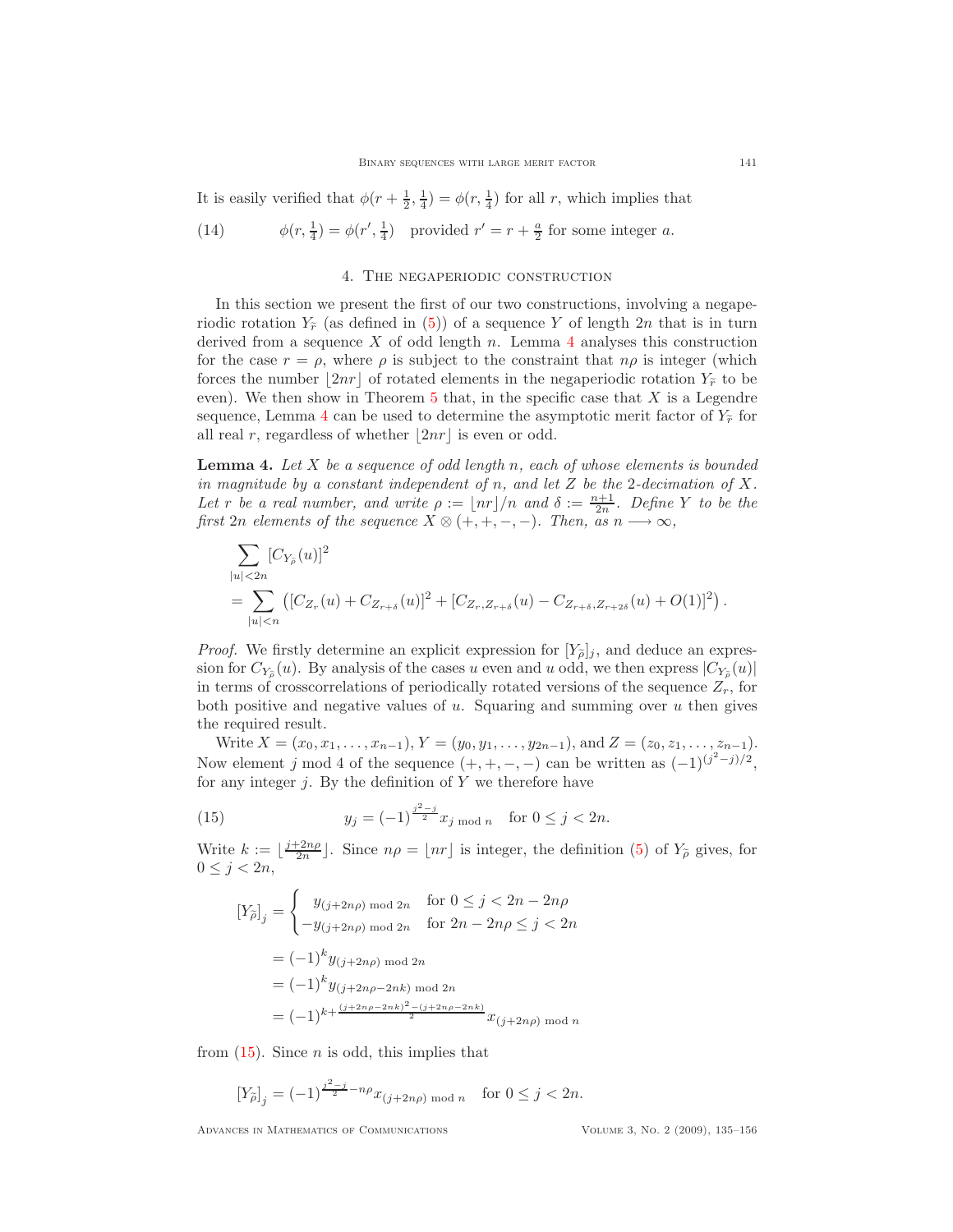Therefore, for  $0 \le u < 2n$ ,

$$
C_{Y_{\tilde{\rho}}}(u) = (-1)^{\frac{u^2 - u}{2}} \sum_{j=0}^{2n - u - 1} (-1)^{ju} x_{(j+2n\rho) \mod n} x_{(j+u+2n\rho) \mod n}
$$
  
=  $(-1)^{\frac{u^2 - u}{2}} \sum_{j=0}^{2n - u - 1} (-1)^{ju} [X; X]_{(j+2n\rho) \mod 2n} [X; X]_{(j+u+2n\rho) \mod 2n}$   
=  $(-1)^{\frac{u^2 - u}{2}} \sum_{j=0}^{2n - u - 1} (-1)^{ju} w_j w_{j+u},$ 

where  $W = (w_0, w_1, \ldots, w_{2n-1}) := (X; X)_{\rho}$ . Take the absolute value, and separate both the summation index  $j$  and the argument  $u$  into even and odd values, giving

<span id="page-7-0"></span>(16) 
$$
|C_{Y_{\tilde{\rho}}}(2u)| = \left|\sum_{j=0}^{n-u-1} w_{2j}w_{2(j+u)} + \sum_{j=0}^{n-u-1} w_{2j+1}w_{2(j+u)+1}\right| \quad \text{for } 0 \le u < n,
$$

<span id="page-7-1"></span>(17)

$$
\left|C_{Y_{\tilde{\rho}}}(2u+1)\right| = \left|\sum_{j=0}^{n-u-1} w_{2j}w_{2(j+u)+1} - \sum_{j=0}^{n-u-2} w_{2j+1}w_{2(j+u)+2}\right| \quad \text{for } 0 \le u < n.
$$

We next express  $(16)$  and  $(17)$  in terms of crosscorrelations of periodically rotated versions of the sequence  $Z_r$ . Now, for all integer i, j satisfying  $0 \leq 2j + i < 2n$  we have

$$
w_{2j+i} = [X; X]_{(2j+i+2n\rho) \mod 2n}
$$

$$
= x_{(2j+i+2n\rho) \mod n}
$$

$$
= x_{(2j+(n+1)i+2n\rho) \mod n}
$$

$$
= x_{2(j+ni\delta+[nr]) \mod n},
$$

by definition of  $\delta$  and  $\rho$ . Since  $n\delta = \frac{n+1}{2}$  is integer because n is odd, we therefore have, for all integer  $i, j$  satisfying  $0 \leq 2j + i < 2n$ ,

$$
w_{2j+i} = z_{(j+ni\delta + \lfloor nr \rfloor) \bmod n}
$$

$$
= [Z_{r+i\delta}]_j.
$$

<span id="page-7-2"></span>Substitution in  $(16)$  and  $(17)$  then shows that

(18) 
$$
|C_{Y_{\tilde{\rho}}}(2u)| = |C_{Z_r}(u) + C_{Z_{r+\delta}}(u)| \text{ for } 0 \le u < n,
$$

and

<span id="page-7-3"></span>
$$
\begin{aligned} \left| C_{Y_{\tilde{\rho}}}(2u+1) \right| &= \left| C_{Z_r, Z_{r+\delta}}(u) - \left( C_{Z_{r+\delta}, Z_{r+2\delta}}(u) - [Z_{r+\delta}]_{n-u-1} [Z_{r+2\delta}]_{n-1} \right) \right| \\ &= \left| C_{Z_r, Z_{r+\delta}}(u) - C_{Z_{r+\delta}, Z_{r+2\delta}}(u) + O(1) \right| \quad \text{for } 0 \le u < n, \end{aligned}
$$

since, by assumption, the elements of  $X$  are bounded in magnitude by a constant independent of n and so the term  $[Z_{r+\delta}]_{n-u-1}[Z_{r+2\delta}]_{n-1}$  is  $O(1)$  as  $n \longrightarrow \infty$ .

We lastly find expressions corresponding to [\(18\)](#page-7-2) and [\(19\)](#page-7-3) for negative values of the argument. For any sequence A, by definition

<span id="page-7-4"></span>
$$
(20) \tCA(u) = CA(-u) for 0 < u < n,
$$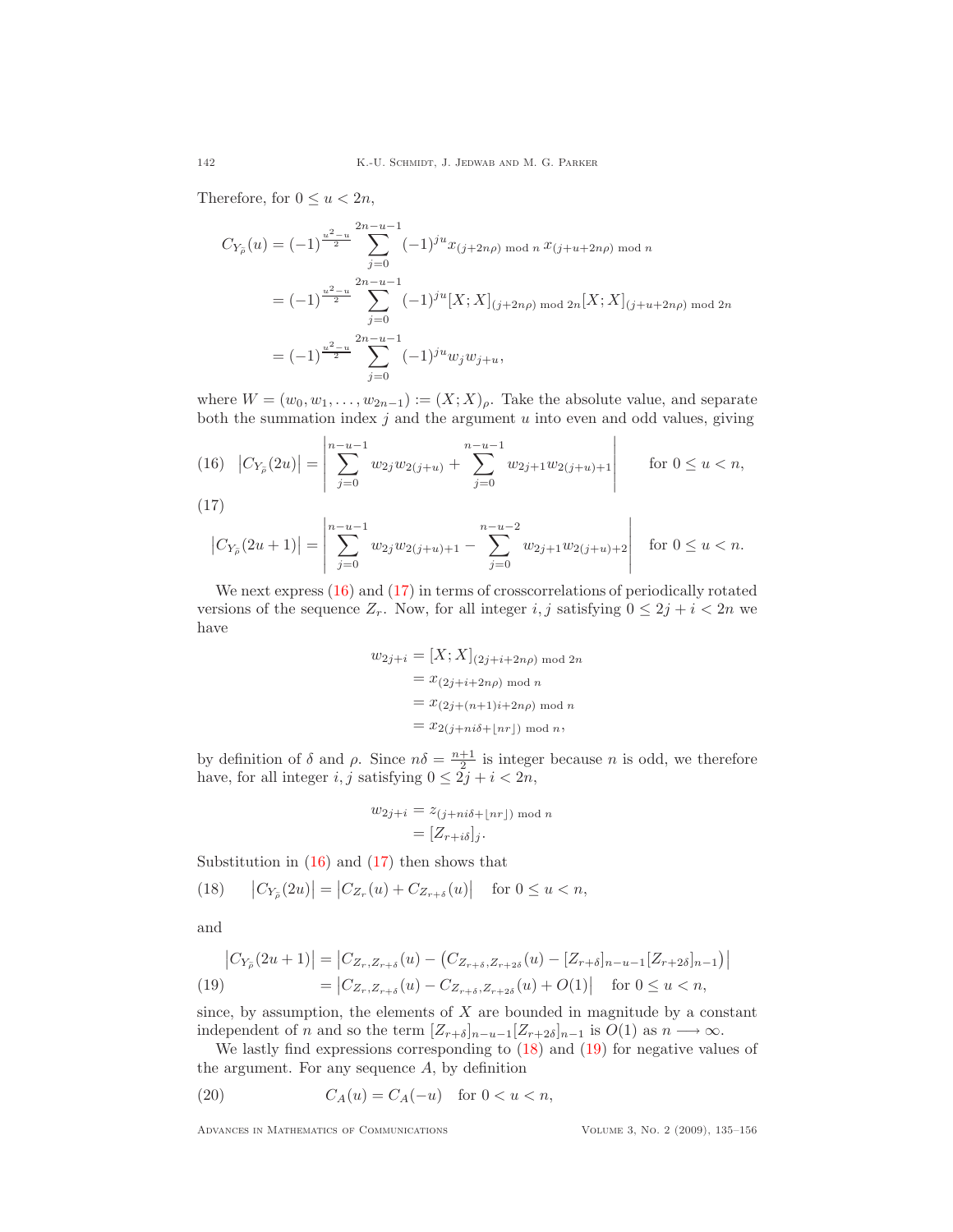and so [\(18\)](#page-7-2) implies that

$$
\left|C_{Y_{\widetilde{\rho}}}(-2u)\right| = \left|C_{Z_r}(-u) + C_{Z_{r+\delta}}(-u)\right| \quad \text{for } 0 < u < n.
$$

By combining this with [\(18\)](#page-7-2), we obtain

<span id="page-8-1"></span>(21) 
$$
\sum_{|u|
$$

Furthermore, by applying [\(20\)](#page-7-4) to [\(19\)](#page-7-3) we also have, for  $0 \le u < n$ ,

$$
|C_{Y_{\tilde{\rho}}}(-2u-1)| = |C_{Z_r, Z_{r+\delta}}(u) - C_{Z_{r+\delta}, Z_{r+2\delta}}(u) + O(1)|
$$
  
= 
$$
|(R_{Z_r, Z_{r+\delta}}(u) - C_{Z_r, Z_{r+\delta}}(u-n)) - (R_{Z_{r+\delta}, Z_{r+2\delta}}(u) - C_{Z_{r+\delta}, Z_{r+2\delta}}(u-n)) + O(1)|
$$

by [\(2\)](#page-2-1), using the convention that  $C_{A,B}(-n) = 0$  for sequences A and B of length n. But rotation of each of the sequences  $Z_r$  and  $Z_{r+\delta}$  by  $n\delta = \frac{n+1}{2}$  elements (to produce sequences  $Z_{r+\delta}$  and  $Z_{r+2\delta}$ ) does not change their periodic crosscorrelation function, so  $R_{Z_r, Z_{r+\delta}}(u) - R_{Z_{r+\delta}, Z_{r+2\delta}}(u)$  is identically zero. Therefore

$$
|C_{Y_{\tilde{\rho}}}(-2u-1)| = |C_{Z_r, Z_{r+\delta}}(u-n) - C_{Z_{r+\delta}, Z_{r+2\delta}}(u-n) + O(1)| \quad \text{ for } 0 \le u < n.
$$

By combining this with [\(19\)](#page-7-3), we obtain

$$
\sum_{u=-n}^{n-1} [C_{Y_{\tilde{\rho}}}(2u+1)]^2 = \sum_{|u|
$$

which, after addition of  $(21)$ , gives the required result.

$$
\Box
$$

We now take the sequence  $X$  of Lemma [4](#page-6-0) to be a Legendre sequence and, using Theorem [3,](#page-5-1) derive the asymptotic merit factor of the resulting sequence Y at all negaperiodic rotations.

<span id="page-8-0"></span>**Theorem 5.** Let X be a Legendre sequence of prime length  $n > 2$ , and let r be a real number satisfying  $|r| \leq \frac{1}{2}$ . Define Y to be the first 2n elements of the sequence  $X \otimes (+,+,-,-).$  Then

$$
\frac{1}{\lim_{n \to \infty} F(Y_{\widetilde{r}})} = \begin{cases} \frac{1}{6} + 8r^2 & \text{for } |r| \le \frac{1}{4} \\ \frac{1}{6} + 8(|r| - \frac{1}{2})^2 & \text{for } \frac{1}{4} \le |r| \le \frac{1}{2}. \end{cases}
$$

*Proof.* Write  $X = (x_0, x_1, \ldots, x_{n-1})$  and let X' be the modified Legendre sequence  $(0, x_1, \ldots, x_{n-1})$ . The sequence Y', obtained using X' instead of X in the definition of  $Y$ , differs from  $Y$  in exactly two elements. By Proposition [1,](#page-3-0) it is therefore sufficient to show that  $1/F(Y'_{\tilde{r}})$  has the asymptotic behaviour claimed for  $1/F(Y_{\tilde{r}})$ . To simplify notation, we continue to work with X and Y but set  $x_0 := 0$ .

Write  $\rho := |nr|/n$  so that, by the definition [\(5\)](#page-3-1),

$$
[Y_{\tilde{r}}]_j = \begin{cases} y_{(j+\lfloor 2nr \rfloor) \bmod 2n} & \text{for } 0 \le j < 2n - \lfloor 2nr \rfloor \\ -y_{(j+\lfloor 2nr \rfloor) \bmod 2n} & \text{for } 2n - \lfloor 2nr \rfloor \le j < 2n, \end{cases}
$$

$$
[Y_{\tilde{\rho}}]_j = \begin{cases} y_{(j+2\lfloor nr \rfloor) \bmod 2n} & \text{for } 0 \le j < 2n - 2\lfloor nr \rfloor \\ -y_{(j+2\lfloor nr \rfloor) \bmod 2n} & \text{for } 2n - 2\lfloor nr \rfloor \le j < 2n. \end{cases}
$$

For each n, either  $|2nr| = 2|nr|$ , in which case the length 2n sequences  $Y_{\tilde{r}}$  and  $Y_{\tilde{p}}$ are identical, or else  $\lfloor 2nr \rfloor = 2\lfloor nr \rfloor + 1$ , in which case  $Y_{\tilde{r}}$  and  $Y_{\tilde{\rho}}$  share a common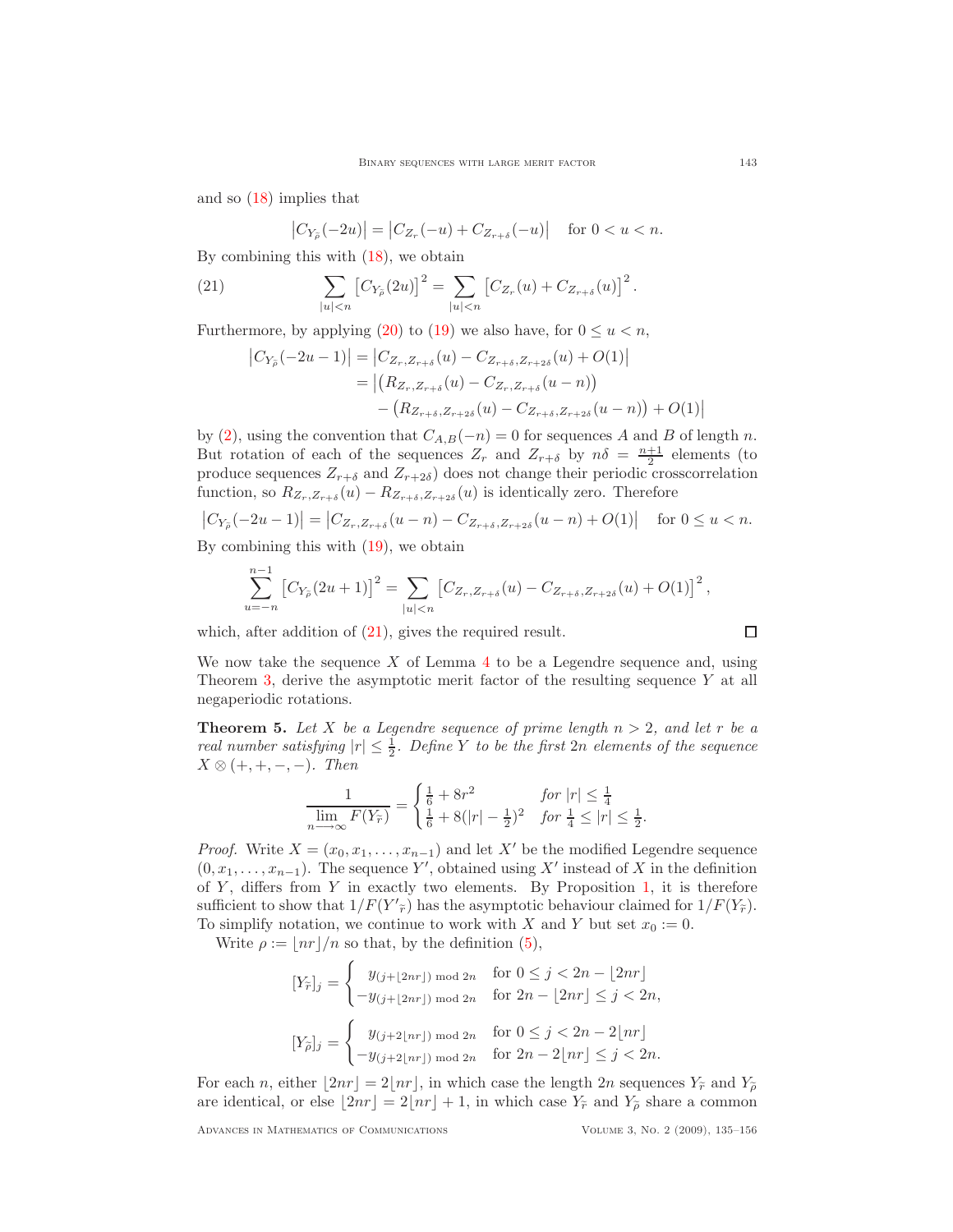subsequence of length  $2n - 1$ . By Proposition [1,](#page-3-0) it is therefore sufficient to show that  $1/F(Y_{\tilde{\sigma}})$  has the asymptotic behaviour claimed for  $1/F(Y_{\tilde{\sigma}})$ .

Let Z be the 2-decimation of X. For  $0 \leq j \leq n$ , this gives

$$
[Z]_j = x_{2j \mod n}
$$

$$
= (2j | n)
$$

by [\(7\)](#page-3-2). Then by [\(6\)](#page-3-3) and the definition of a modified Legendre sequence,

$$
[Z]_j = (2 \, | \, n) \, [X]_j \quad \text{for } 0 \le j < n,
$$

so that  $Z = (2|n) X$ . Therefore

 $C_{Z_s, Z_t}(u) = C_{X_s, X_t}(u)$  for all integer u satisfying  $|u| < n$  and all real s, t. Application of Lemma  $4$  to the modified Legendre sequence  $X$  then gives

$$
\frac{1}{n^2} \sum_{|u| < 2n} \left[ C_{Y_{\tilde{\rho}}}(u) \right]^2 = \frac{1}{n^2} \sum_{|u| < n} \left( \left[ C_{X_r}(u) + C_{X_{r+\delta}}(u) \right]^2 + \left[ C_{X_r, X_{r+\delta}}(u) - C_{X_{r+\delta}, X_{r+2\delta}}(u) + O(1) \right]^2 \right),
$$
\n(22)

<span id="page-9-0"></span>where

<span id="page-9-1"></span>(23) 
$$
\delta = \delta(n) := \frac{n+1}{2n}.
$$

We complete the proof by using Theorem [3](#page-5-1) to evaluate the expansion of the right hand side of [\(22\)](#page-9-0) as  $n \longrightarrow \infty$ . When  $\frac{1}{n^2} \sum_{|u| < n} [C_{X_r, X_{r+\delta}}(u) - C_{X_{r+\delta}, X_{r+2\delta}}(u)]^2$  is expanded into three sums, by Theorem [3](#page-5-1) each of the sums is  $O(1)$  as  $n \longrightarrow \infty$ . Therefore, by the Cauchy-Schwarz inequality, the additional contribution arising from the inclusion of the term  $O(1)$  in the second square bracket of  $(22)$  is  $O(n^{-1/2})$ , which can be neglected. By applying Theorem [3](#page-5-1) and [\(13\)](#page-5-2) to the six resulting sums in the expansion of the right hand side of [\(22\)](#page-9-0) (noting from [\(23\)](#page-9-1) that  $\delta(n) = \frac{1}{2} + O(n^{-1})$ as  $n \longrightarrow \infty$ , and then taking the limit, we obtain

$$
\lim_{n \to \infty} \frac{1}{n^2} \sum_{|u| < 2n} \left[ C_{Y_{\tilde{\rho}}}(u) \right]^2
$$
\n
$$
= \psi(r, 0, 0) + \psi(r + \frac{1}{2}, 0, 0)
$$
\n
$$
+ 2\psi(r, 0, \frac{1}{2}) + \psi(r, \frac{1}{2}, 0) + \psi(r + \frac{1}{2}, \frac{1}{2}, 0) - 2\psi(r, \frac{1}{2}, \frac{1}{2})
$$
\n
$$
= \frac{2}{3} + 32\phi(r + \frac{1}{4}, \frac{1}{4}) + 16\phi(0, \frac{1}{2})
$$

<span id="page-9-3"></span>by the definition [\(12\)](#page-5-3) of  $\psi$  and by [\(14\)](#page-6-2). By the definition [\(11\)](#page-5-4) of  $\phi$ , in the given range  $|r| \leq \frac{1}{2}$  we have

<span id="page-9-2"></span>(25) 
$$
\phi(0, \frac{1}{2}) = \frac{1}{4},
$$

$$
\phi(r + \frac{1}{4}, \frac{1}{4}) = \begin{cases} r^2 & \text{for } |r| \le \frac{1}{4} \\ (|r| - \frac{1}{2})^2 & \text{for } \frac{1}{4} \le |r| \le \frac{1}{2}. \end{cases}
$$

Now, since  $x_0 = 0$ , the definition of Y gives  $[E(Y_{\tilde{\rho}})]^2 = (2n-2)^2$ . Substitution of  $(25)$  into  $(24)$ , together with the relation  $(3)$ , then yields

$$
\frac{1}{\lim_{n \to \infty} F(Y_{\widetilde{\rho}})} = \begin{cases} \frac{1}{6} + 8r^2 & \text{for } |r| \le \frac{1}{4} \\ \frac{1}{6} + 8\left(|r| - \frac{1}{2}\right)^2 & \text{for } \frac{1}{4} \le |r| \le \frac{1}{2} \end{cases}
$$

Advances in Mathematics of Communications Volume 3, No. 2 (2009), 135–156

,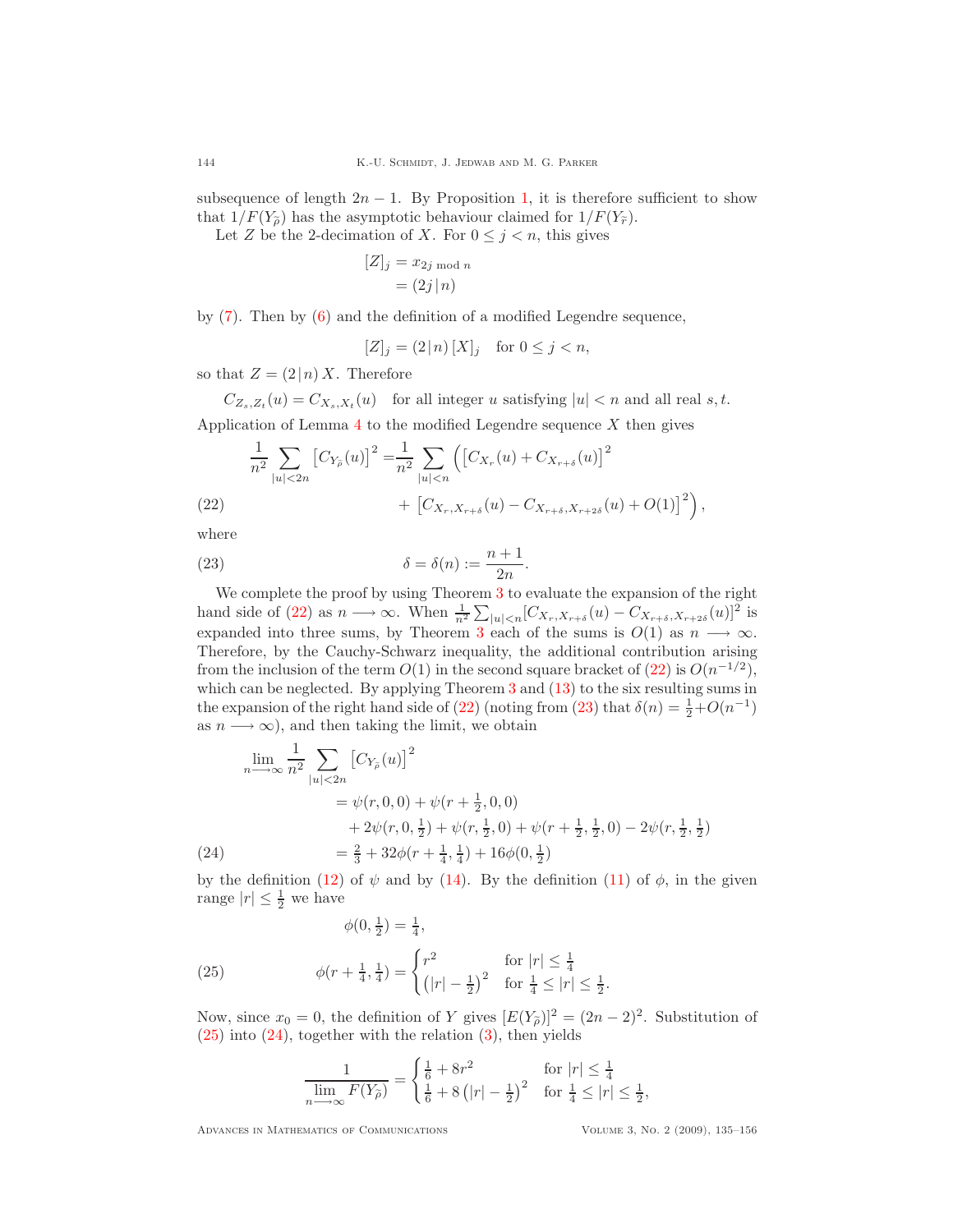as required.

The maximum asymptotic merit factor obtained under the construction of The-orem [5](#page-8-0) is 6, which occurs at  $r = 0$  and at  $r = \frac{1}{2}$ . The special cases  $r = 0$  and  $r = \frac{1}{2}$ of Theorem [5](#page-8-0) were proved by Xiong and Hall  $\tilde{11}$  in response to numerical evidence presented by Parker [\[8,](#page-21-1) Figs. 1,2].

<span id="page-10-0"></span>Corollary 6. Let  $X = (x_0, x_1, \ldots, x_{n-1})$  be a Legendre sequence of prime length  $n \equiv 1 \pmod{4}$ , and define Y to be the first 2n elements of the sequence  $X \otimes$  $(+, +, -, -)$ . Then the sequence  $Y; (-)$  is skew-symmetric of length  $2n + 1$  and has asymptotic merit factor 6.

*Proof.* Take  $r = 0$  in Theorem [5,](#page-8-0) and apply Proposition [1](#page-3-0) to show that

$$
\lim_{n \to \infty} F(Y; (-)) = \lim_{n \to \infty} F(Y) = 6.
$$

It remains to show that  $Y; (-)$  is skew-symmetric. Since  $n \equiv 1 \pmod{4}$ , we know that  $(-1|n) = 1$  (see [\[10,](#page-21-4) p. 184], for example), and it follows from [\(6\)](#page-3-3) and [\(7\)](#page-3-2) that

<span id="page-10-1"></span>
$$
(26) \t\t x_{n-j} = x_j \quad \text{for } 0 < j < n.
$$

Now by writing  $Y; (-) = (y_0, y_1, \ldots, y_{2n})$ , from [\(15\)](#page-6-1) we find that, for  $0 < j < n$ ,

$$
y_{n+j} = (-1)^{\frac{(n+j)^2 - (n+j)}{2}} x_j
$$
  
=  $(-1)^{j + \frac{(n-j)^2 - (n-j)}{2}} x_{n-j}$ 

by  $(26)$ . Then using  $(15)$  again we obtain

$$
y_{n+j} = (-1)^j y_{n-j}
$$
 for  $0 < j < n$ ,

and by construction the same equation also holds for  $j = n$  since  $y_0 = x_0 = 1$ . Therefore the sequence  $Y$ ; (−) is skew-symmetric, by the definition [\(1\)](#page-1-0). П

To our knowledge, Corollary [6,](#page-10-0) together with Corollary [9](#page-14-0) to be proved in Section [5,](#page-10-2) are the first known asymptotic results on the merit factor of a family of skewsymmetric sequences.

In the case  $n \equiv 3 \pmod{4}$ , the sequence constructed in Corollary [6](#page-10-0) does not satisfy the skew-symmetry condition [\(1\)](#page-1-0). However, in that case we can instead form the length  $2n + 1$  sequence  $Y$ ; (+) and then set the central element of this sequence to be 0. The resulting ternary sequence  $(a_0, a_1, \ldots, a_{2n})$  also has asymptotic merit factor 6, and satisfies the following modification of the skew-symmetry condition:

$$
a_{n+j} = (-1)^{j+1} a_{n-j} \text{ for } 0 < j \le n.
$$

#### 5. The periodic construction

<span id="page-10-3"></span><span id="page-10-2"></span>In this section we present the second of our two constructions, involving a periodic rotation  $Y_r$  of a sequence Y of length  $4n$  derived from a sequence X of odd length n. Lemma [7](#page-10-3) analyses this construction for the case  $r = \rho$ , where  $n\rho$  is integer (which forces the number  $|4nr|$  of rotated elements in  $Y_r$  to be a multiple of 4). We then show in Theorem [8](#page-12-0) that, in the case that  $X$  is a Legendre sequence, Lemma [7](#page-10-3) can be used to determine the asymptotic merit factor of  $Y_r$  for all real r.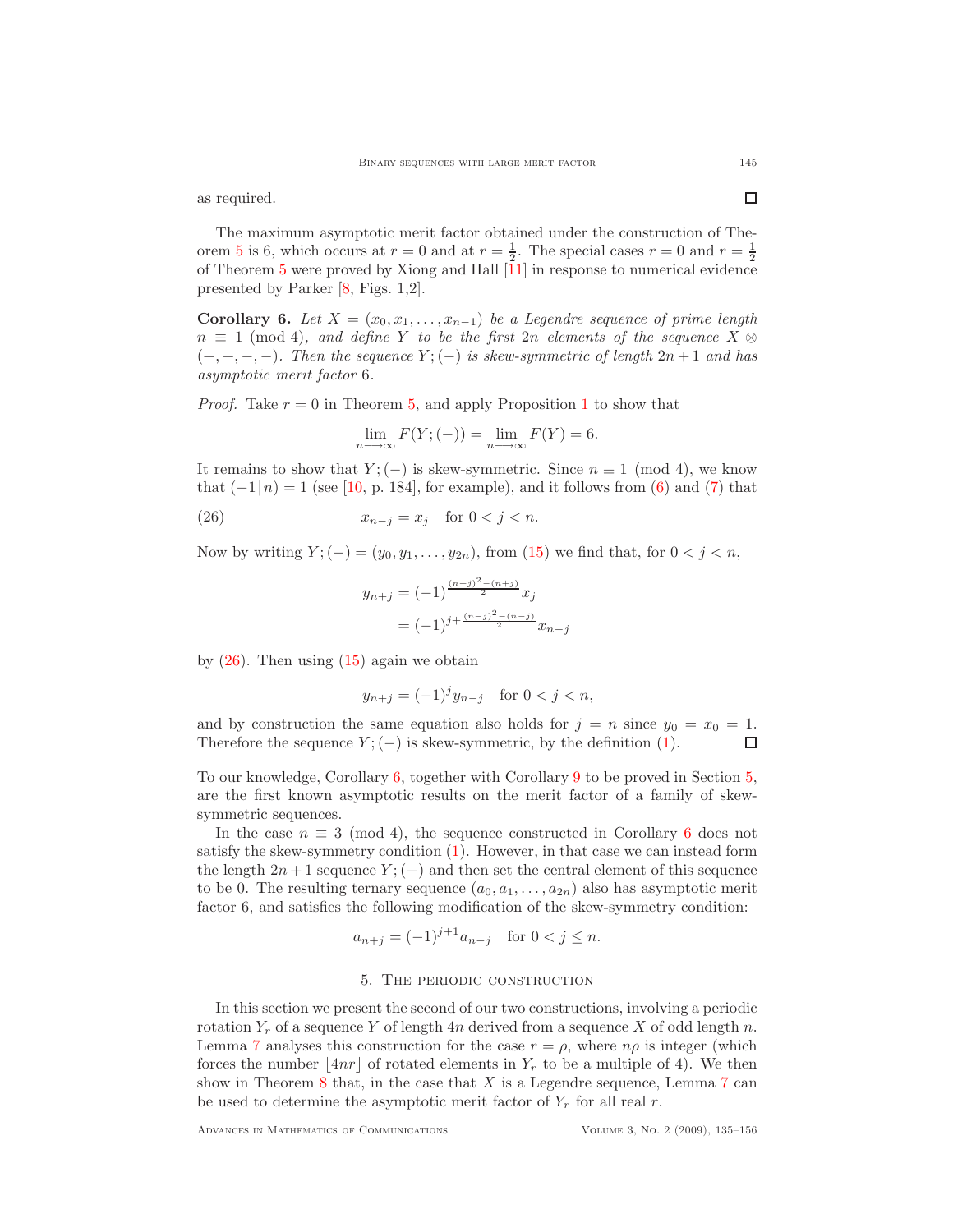**Lemma 7.** Let  $X$  be a sequence of odd length n, each of whose elements is bounded in magnitude by a constant independent of n, and let  $Z$  be the 4-decimation of  $X$ . Let r be a real number, and write  $\rho := |nr|/n$  and

$$
\delta := \begin{cases} \frac{3n+1}{4n} & \text{for } n \equiv 1 \pmod{4} \\ \frac{n+1}{4n} & \text{for } n \equiv 3 \pmod{4}. \end{cases}
$$

Let Y be the length 4n sequence  $X \otimes (+, +, +, -)$ . Then, as  $n \longrightarrow \infty$ ,

$$
\sum_{|u|<4n} \left[C_{Y_{\rho}}(u)\right]^2 = \sum_{k=0}^3 \sum_{|u|
$$

Proof. This proof is closely modelled on that of Lemma [4,](#page-6-0) and so is presented in less detail.

Write  $X = (x_0, x_1, \ldots, x_{n-1})$  and  $Y = (y_0, y_1, \ldots, y_{4n-1})$ . By definition of Y we can write

<span id="page-11-1"></span>(27) 
$$
y_j = (-1)^{\frac{j^3 - j^2}{2}} x_j \mod n \quad \text{for } 0 \le j < 4n.
$$

Since  $n\rho = \lfloor nr \rfloor$ , the definition [\(4\)](#page-2-2) of  $Y_\rho$  then gives

$$
[Y_{\rho}]_j = (-1)^{\frac{j^3 - j^2}{2}} x_{(j+4n\rho) \bmod n} \quad \text{for } 0 \le j < 4n.
$$

Therefore, for  $0 \le u < 4n$ ,

$$
C_{Y_{\rho}}(u) = (-1)^{\frac{u^3 - u^2}{2}} \sum_{j=0}^{4n - u - 1} (-1)^{\frac{ju(j+u+2)}{2}} x_{(j+4n\rho) \mod n} x_{(j+u+4n\rho) \mod n}
$$
  
=  $(-1)^{\frac{u^3 - u^2}{2}} \sum_{j=0}^{4n - u - 1} (-1)^{\frac{ju(j+u+2)}{2}} w_j w_{j+u},$ 

where  $W = (w_0, w_1, \ldots, w_{4n-1}) := (X; X; X; X)_{\rho}$ . Take the absolute value, and separate the summation index  $j$  according to its value mod 4 to obtain

$$
|C_{Y_{\rho}}(u)| = \left| \sum_{i=0}^{3} (-1)^{\frac{iu(i+u+2)}{2}} \sum_{j=0}^{\lfloor \frac{4n-u-i-1}{4} \rfloor} w_{4j+i} w_{4j+i+u} \right| \quad \text{for } 0 \le u < 4n.
$$

Since  $n\delta$  is integer by definition of  $\delta$ , a similar argument to that used in the proof of Lemma [4](#page-6-0) shows that

$$
w_{4j+i} = [Z_{r+i\delta}]_j \quad \text{for all integer } i, j \text{ satisfying } 0 \le 4j+i < 4n.
$$

Therefore, for  $0 \le u < n$  and  $0 \le k \le 3$ ,

<span id="page-11-0"></span>
$$
|C_{Y_{\rho}}(4u+k)| = \left| \sum_{i=0}^{3} (-1)^{\frac{ik(i+k+2)}{2}} \sum_{j=0}^{\lfloor \frac{4n-4u-k-i-1}{4} \rfloor} [Z_{r+i\delta}]_j [Z_{r+(i+k)\delta}]_{j+u} \right|
$$
  
(28) 
$$
= \left| \sum_{i=0}^{3} (-1)^{\frac{ik(i+k+2)}{2}} C_{Z_{r+i\delta}, Z_{r+(i+k)\delta}}(u) + O(1) \right|.
$$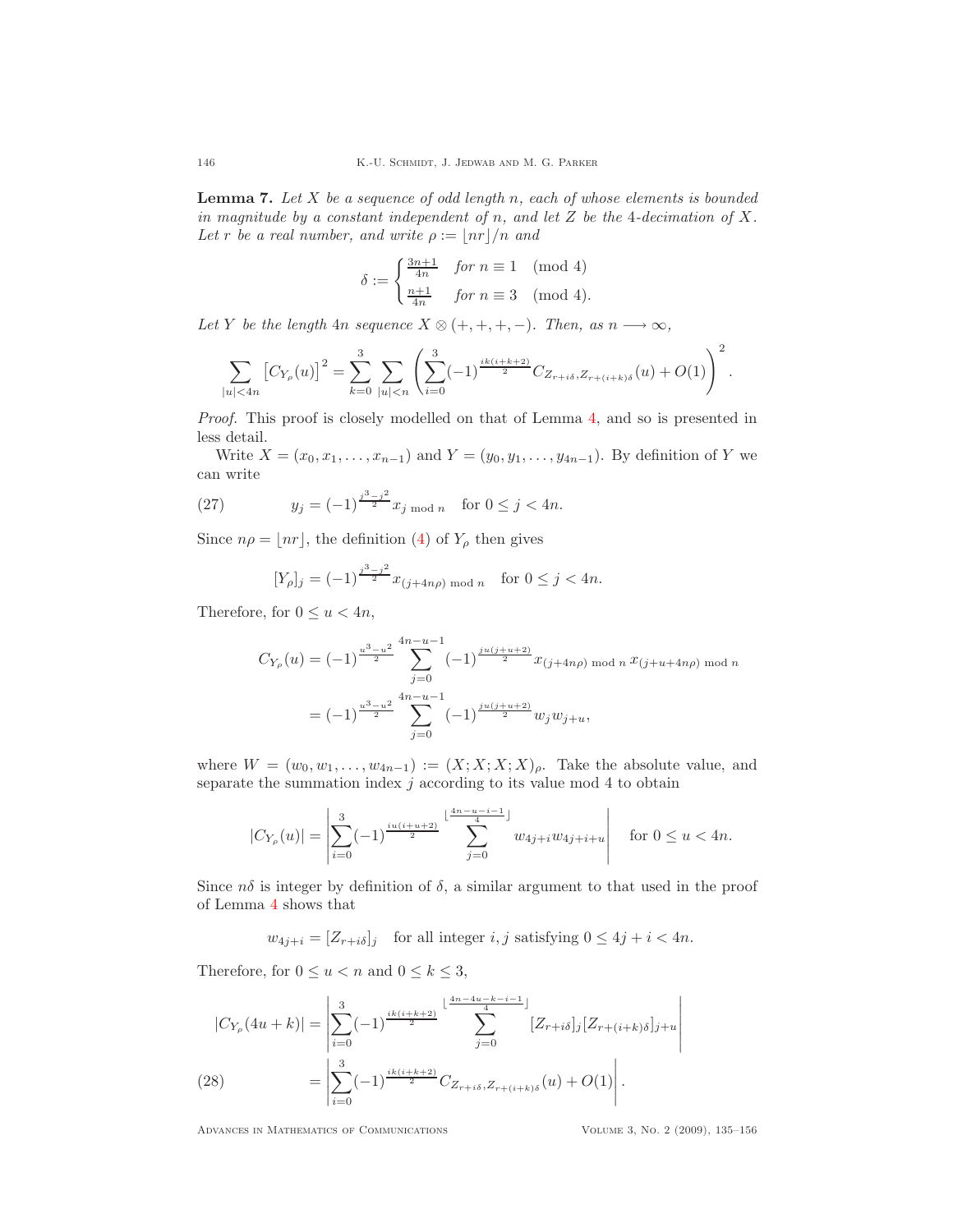We deal with negative values of the argument of the left hand side of  $(28)$  as in the proof of Lemma [4,](#page-6-0) using  $(20)$ . For  $0 < u < n$  and  $k = 0$  this gives

<span id="page-12-1"></span>(29) 
$$
|C_{Y_{\rho}}(-4u)| = \left| \sum_{i=0}^{3} C_{Z_{r+i\delta}}(-u) + O(1) \right|,
$$

while for  $0 \le u < n$  and  $k \in \{1, 2, 3\}$  we have

$$
\begin{split} |C_{Y_{\rho}}(-4u-k)| \\ &= \left| \sum_{i=0}^{3} (-1)^{\frac{ik(i+k+2)}{2}} \left( R_{Z_{r+i\delta},Z_{r+(i+k)\delta}}(u) - C_{Z_{r+i\delta},Z_{r+(i+k)\delta}}(u-n) \right) + O(1) \right| \\ (30) \qquad &= \left| \sum_{i=0}^{3} (-1)^{\frac{ik(i+k+2)}{2}} C_{Z_{r+i\delta},Z_{r+(i+k)\delta}}(u-n) + O(1) \right|, \end{split}
$$

<span id="page-12-2"></span>where the terms involving the periodic crosscorrelation  $R$  cancel since, for each  $k \in \{1,2,3\}, \, (-1)^{\frac{ik(i+k+2)}{2}}$  takes the value  $+1$  twice and the value  $-1$  twice as i ranges over  $0 \le i \le 3$ . By combining [\(29\)](#page-12-1) and [\(30\)](#page-12-2) with [\(28\)](#page-11-0) we obtain the required result. result.

We now take the sequence  $X$  of Lemma [7](#page-10-3) to be a Legendre sequence and, using Theorem [3,](#page-5-1) derive the asymptotic merit factor of the resulting sequence  $Y$  at all periodic rotations.

<span id="page-12-0"></span>**Theorem 8.** Let X be a Legendre sequence of prime length  $n > 2$ , and let r be a real number satisfying  $|r| \leq \frac{1}{2}$ . Let Y be the length 4n sequence  $X \otimes (+, +, +, -)$ . Then

$$
\frac{1}{\lim_{n \longrightarrow \infty} F(Y_r)} = \begin{cases} \frac{1}{6} + 8r^2 & \text{for } |r| \le \frac{1}{4} \\ \frac{1}{6} + 8(|r| - \frac{1}{2})^2 & \text{for } \frac{1}{4} \le |r| \le \frac{1}{2}. \end{cases}
$$

*Proof.* Write  $X = (x_0, x_1, \ldots, x_{n-1})$  $X = (x_0, x_1, \ldots, x_{n-1})$  $X = (x_0, x_1, \ldots, x_{n-1})$  and  $\rho := \lfloor nr \rfloor/n$ . By Proposition 1, we can take  $x_0 = 0$ . Furthermore, the length 4n sequences  $Y_r$  and  $Y_\rho$  share a common subsequence of length at least  $4n-3$ , and so by Proposition [1](#page-3-0) it is sufficient to show that  $1/F(Y_{\rho})$  has the asymptotic behaviour claimed for  $1/F(Y_r)$ . Following the method of proof of Theorem [5,](#page-8-0) the 4-decimation Z of X is given by  $Z = (4|n) X$ , so by [\(6\)](#page-3-3) we have  $Z = (2/n)^2 X = X$ . Application of Lemma [7](#page-10-3) then gives

$$
\frac{1}{n^2} \sum_{|u| < 4n} \left[ C_{Y_{\rho}}(u) \right]^2 = \frac{1}{n^2} \sum_{k=0}^3 \sum_{|u| < n} \left( \sum_{i=0}^3 (-1)^{\frac{ik(i+k+2)}{2}} C_{X_{r+i\delta}, X_{r+(i+k)\delta}}(u) + O(1) \right)^2,
$$

where

<span id="page-12-3"></span>(31) 
$$
\delta = \delta(n) := \begin{cases} \frac{3n+1}{4n} & \text{for } n \equiv 1 \pmod{4} \\ \frac{n+1}{4n} & \text{for } n \equiv 3 \pmod{4}. \end{cases}
$$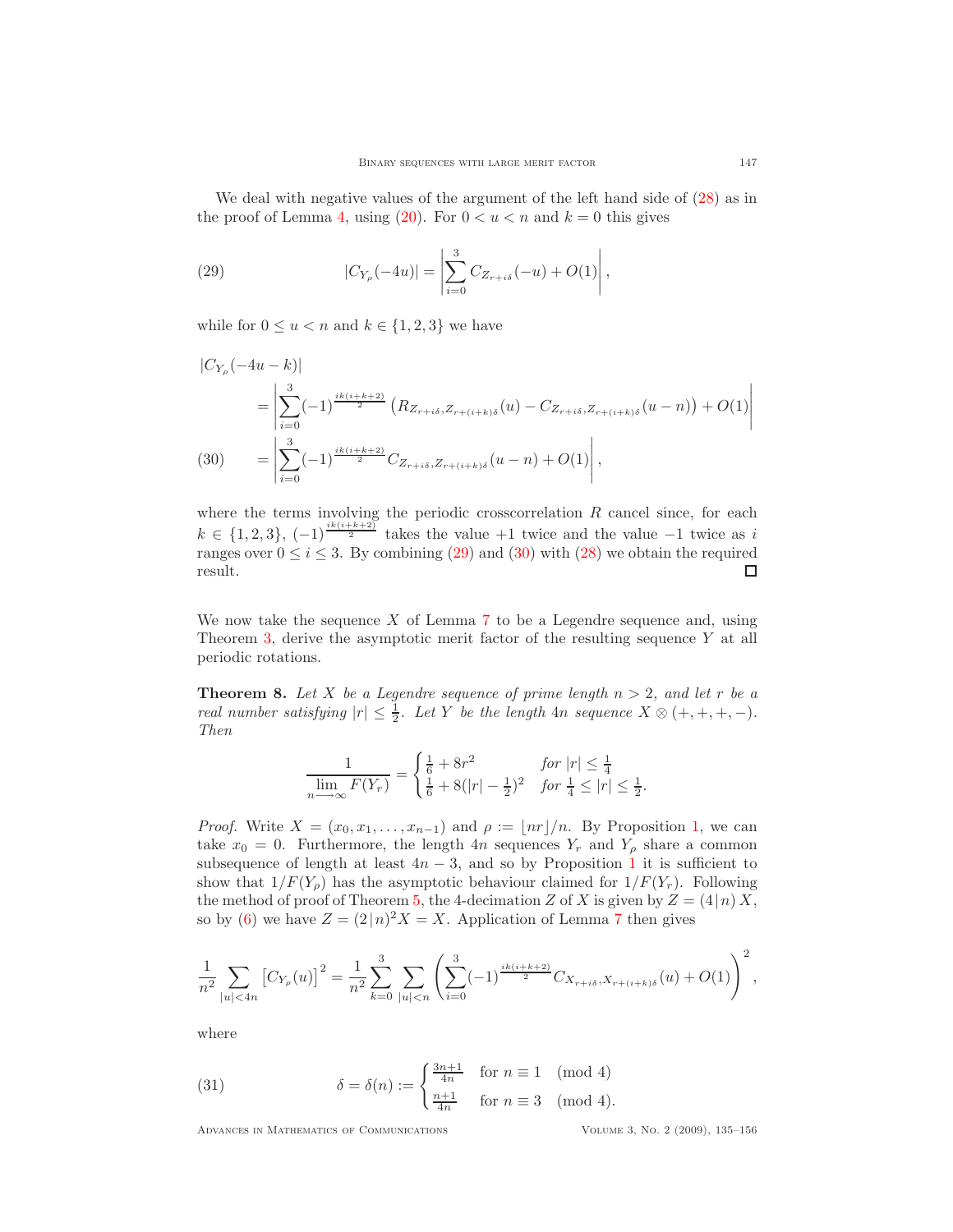As  $n \longrightarrow \infty$  we can neglect the  $O(1)$  term, as in the proof of Theorem [5,](#page-8-0) so that

$$
\lim_{n \to \infty} \frac{1}{n^2} \sum_{|u| < 4n} \left[ C_{Y_{\rho}}(u) \right]^2
$$
\n
$$
= \lim_{n \to \infty} \sum_{k=0}^3 \sum_{i=0}^3 \sum_{j=0}^3 (-1)^{\frac{ik(i+k+2)+jk(j+k+2)}{2}}
$$
\n
$$
\cdot \frac{1}{n^2} \sum_{|u| < n} C_{X_{r+i\delta}, X_{r+(i+k)\delta}}(u) C_{X_{r+j\delta}, X_{r+(j+k)\delta}}(u)
$$
\n
$$
= \sum_{0 \le i,j,k \le 3} (-1)^{\frac{ik(i+k+2)+jk(j+k+2)}{2}} \psi(r+i\Delta, k\Delta, (j-i)\Delta)
$$

by Theorem [3](#page-5-1) and [\(13\)](#page-5-2), where from [\(31\)](#page-12-3) we have  $\delta(n) = \Delta + O(n^{-1})$  as  $n \longrightarrow \infty$ and

<span id="page-13-0"></span>(32) 
$$
\Delta := \begin{cases} \frac{3}{4} & \text{for } n \equiv 1 \pmod{4} \\ \frac{1}{4} & \text{for } n \equiv 3 \pmod{4}. \end{cases}
$$

By the definition  $(12)$  of  $\psi$  we then obtain

$$
\lim_{n \to \infty} \frac{1}{n^2} \sum_{|u| < 4n} \left[ C_{Y_{\rho}}(u) \right]^2
$$
\n
$$
= \sum_{0 \le i,j,k \le 3} (-1)^{\frac{ik(i+k+2)+jk(j+k+2)}{2}} \left( \frac{1}{6} + 8\phi \left( r + \frac{i+j+k}{2} \Delta, \frac{1}{4} \right) + 2\phi \left( k \Delta, \frac{1}{2} \right) + 2\phi \left( (j-i) \Delta, \frac{1}{2} \right) \right)
$$
\n
$$
= \sum_{\ell=0}^3 \sum_{\substack{0 \le i,j,k \le 3 \\ i+j+k \equiv \ell \pmod{4} \\ 0 \le i,j,k \le 3}} (-1)^{\frac{ik(i+k+2)+jk(j+k+2)}{2}} \left( \frac{1}{6} + 8\phi \left( r + \frac{\ell}{8}, \frac{1}{4} \right) \right)
$$
\n(33)\n
$$
+ 2 \sum_{0 \le i,j,k \le 3} (-1)^{\frac{ik(i+k+2)+jk(j+k+2)}{2}} \left( \phi \left( k \Delta, \frac{1}{2} \right) + \phi \left( (j-i) \Delta, \frac{1}{2} \right) \right)
$$

<span id="page-13-1"></span>by [\(14\)](#page-6-2), for both possible values of  $\Delta$  given in [\(32\)](#page-13-0). By direct calculation we find that  $\overline{a}$ 

$$
\sum_{\substack{0 \le i,j,k \le 3 \\ i+j+k \equiv \ell \pmod{4}}} (-1)^{\frac{ik(i+k+2)+jk(j+k+2)}{2}} = \begin{cases} 16 & \text{for } \ell = 2 \\ 0 & \text{for } \ell \in \{0,1,3\}, \end{cases}
$$

and that

$$
\sum_{0 \le i,j,k \le 3} (-1)^{\frac{ik(i+k+2)+jk(j+k+2)}{2}} \phi(k\Delta, \frac{1}{2})
$$
  
= 
$$
\sum_{0 \le i,j,k \le 3} (-1)^{\frac{ik(i+k+2)+jk(j+k+2)}{2}} \phi((j-i)\Delta, \frac{1}{2}) = 4
$$

for both possible values of  $\Delta$ . Substitution in [\(33\)](#page-13-1) then gives

$$
\lim_{n \to \infty} \frac{1}{n^2} \sum_{|u| < 4n} \left[ C_{Y_{\rho}}(u) \right]^2 = 16 \left( \frac{7}{6} + 8\phi \left( r + \frac{1}{4}, \frac{1}{4} \right) \right),
$$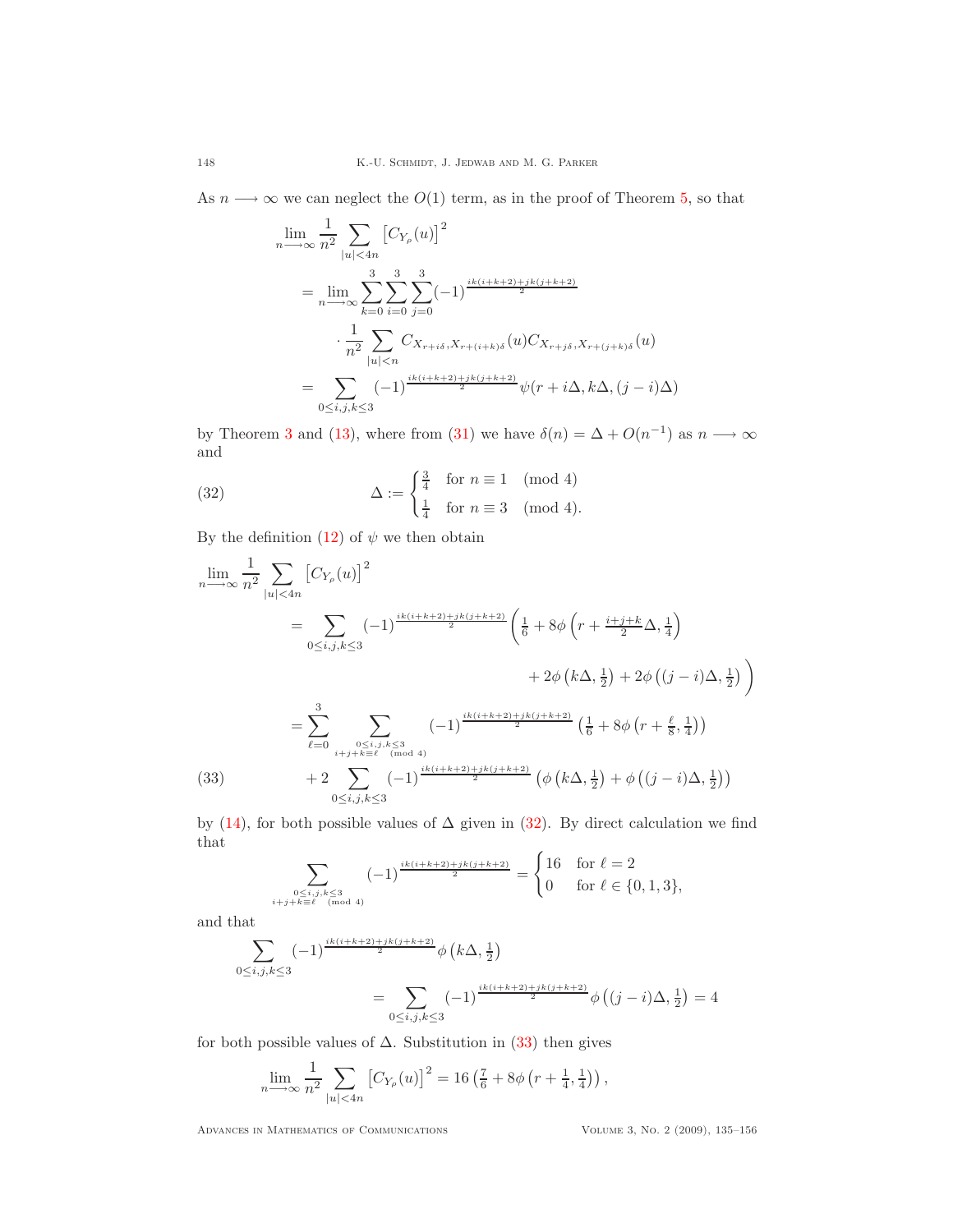and then, since  $[E(Y_p)]^2 = (4n-4)^2$ , by [\(3\)](#page-2-0) and [\(25\)](#page-9-2) we conclude that

$$
\frac{1}{\lim\limits_{n\longrightarrow\infty}F(Y_\rho)}=\begin{cases}\frac{1}{6}+8r^2&\text{for $|r|\leq\frac{1}{4}$}\\ \frac{1}{6}+8\left(|r|-\frac{1}{2}\right)^2&\text{for $\frac{1}{4}\leq|r|\leq\frac{1}{2}$},\end{cases}
$$

as required.

The maximum asymptotic merit factor obtained under the construction of The-orem [8](#page-12-0) is 6, which occurs at  $r = 0$  and at  $r = \frac{1}{2}$ . Theorem 8 explains the numerical results obtained by Yu and Gong [\[12,](#page-21-2) Fig. 1], based on the sequence  $Y = X \otimes (+, +, +, -)$ , for all values of r. It can readily be modified to explain also their numerical results based on the related sequence  $X \otimes (-, +, +, +)$ .

<span id="page-14-0"></span>Corollary 9. Let  $X = (x_0, x_1, \ldots, x_{n-1})$  be a Legendre sequence of prime length  $n \equiv 1 \pmod{4}$ , and let Y be the length  $4n$  sequence  $X \otimes (+, +, +, -)$ . Then the sequence  $Y; (+)$  is skew-symmetric of length  $4n + 1$  and has asymptotic merit factor 6.

*Proof.* The proof is similar to that of Corollary [6.](#page-10-0) Take  $r = 0$  in Theorem [8,](#page-12-0) and apply Proposition [1](#page-3-0) to show that

$$
\lim_{n \to \infty} F(Y; (+)) = 6.
$$

To show that  $Y; (+)$  is skew-symmetric, write  $Y; (+) = (y_0, y_1, \ldots, y_{4n})$  and note that [\(26\)](#page-10-1) holds since  $n \equiv 1 \pmod{4}$ . Then from [\(27\)](#page-11-1) we have, for  $0 < j < 2n$ ,

$$
y_{2n+j} = (-1)^{\frac{(2n+j)^3 - (2n+j)^2}{2}} x_j \mod n
$$
  
=  $(-1)^{j + \frac{(2n-j)^3 - (2n-j)^2}{2}} x_{(2n-j) \mod n}$   
=  $(-1)^j y_{2n-j}$ ,

and by construction the same equation also holds for  $j = 2n$  since  $y_0 = x_0 = 1$ .  $\Box$ 

## 6. Conclusion

Theorems [5](#page-8-0) and [8](#page-12-0) establish the asymptotic merit factor of a negaperiodic construction described in [\[8\]](#page-21-1) and a periodic construction described in [\[12\]](#page-21-2), based in both cases on Legendre sequences. Corollaries [6](#page-10-0) and [9](#page-14-0) provide families of skewsymmetric sequences having asymptotic merit factor 6, equal to the current best proven result for  $\limsup_{n\to\infty} F_n$ .

However there is considerable numerical evidence, though currently no proof, that an asymptotic merit factor greater than 6.34 can be achieved for a family of binary sequences constructed via periodic appending of a Legendre sequence [\[2\]](#page-20-2). Numerical results displayed by Yu and Gong [\[12,](#page-21-2) Fig. 3] for the periodic construction, and reported by Parker [\[9,](#page-21-5) p. 12] for the negaperiodic construction, indicate that both constructions also attain a merit factor greater than 6.34 under suitable appending. A possible direction for future research is to attempt to prove that the asymptotic merit factor of these appended sequences is equal to the (as yet undetermined) asymptotic merit factor of the periodically appended Legendre sequences described in [\[2\]](#page-20-2).

 $\Box$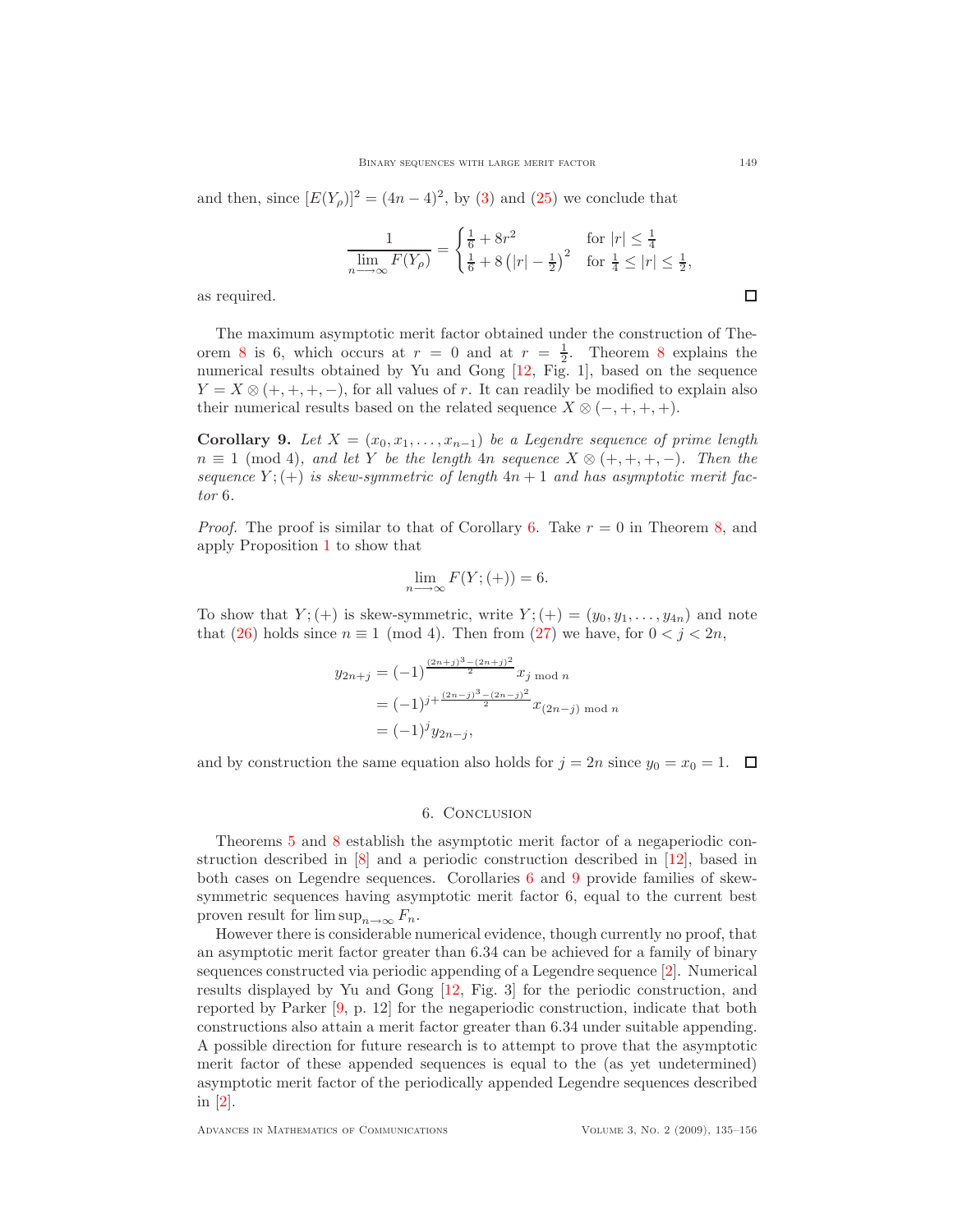# Appendix: Proof of Theorem [3](#page-5-1)

This appendix contains a proof of Theorem [3.](#page-5-1) Our starting point is the method of Høholdt and Jensen [\[4\]](#page-20-1), which calculates the reciprocal merit factor of an arbitrary sequence of odd length  $n$  as the sum of expressions involving complex nth roots of unity. We generalise this method in Lemma [10](#page-15-0) in order to calculate the sum of products of crosscorrelations of periodic rotations of an arbitrary odd-length sequence. We then prove Theorem [3](#page-5-1) by applying Lemma [10](#page-15-0) to the specific case of a modified Legendre sequence.

Write

$$
\epsilon_j := e^{2\pi i j/n}
$$
 for integer j, where  $i := \sqrt{-1}$ .

Given a sequence  $A = (a_0, a_1, \ldots, a_{n-1})$  of length n, we define the *z*-transform of A to be the function  $Q_A : \mathbb{C} \to \mathbb{C}$  given by

$$
Q_A(z) := \sum_{k=0}^{n-1} a_k z^k,
$$

and define

<span id="page-15-1"></span>(34) 
$$
\Lambda_A(j,k,\ell) := \sum_{a=0}^{n-1} Q_A(\epsilon_a) \overline{Q_A(\epsilon_{a+j})} Q_A(\epsilon_{a+k}) \overline{Q_A(\epsilon_{a+k})} \text{ for integer } j, k, \ell.
$$

**Lemma 10.** Let  $X$  be a sequence of odd length n. Let  $S$  and  $T$  be integers, and write  $s := S/n$  and  $t := T/n$ . Then

<span id="page-15-0"></span>(35) 
$$
\frac{1}{n^2} \sum_{|u| < n} C_{X,X_s}(u) C_{X_t,X_{s+t}}(u) = \frac{2n^2 + 1}{3n^5} \Lambda_X(0,0,0) + B + C + D,
$$

where

$$
B = \frac{1}{n^5} \sum_{k=1}^{n-1} \left[ \left( \epsilon_k^T + \epsilon_k^S \right) \Lambda_X(0, 0, k) + \left( \epsilon_k^{-(S+T-1)} + \epsilon_k \right) \overline{\Lambda_X(0, 0, k)} \right] \cdot \frac{1 + \epsilon_k}{(1 - \epsilon_k)^2},
$$
  
\n
$$
C = -\frac{2}{n^5} \sum_{\substack{1 \le k, \ell < n \\ k \neq \ell}} \left[ \left( \epsilon_k^{-(S+T)} + 1 \right) \left( \epsilon_\ell^T + \epsilon_\ell^S \right) \Lambda_X(0, k, \ell) + \epsilon_k^{-(S+T)} \epsilon_\ell \overline{\Lambda_X(k, 0, \ell)} \right] \cdot \frac{\epsilon_k}{(1 - \epsilon_k)(1 - \epsilon_\ell)},
$$
  
\n
$$
D = \frac{4}{n^5} \sum_{k=1}^{n-1} \left[ \left( \epsilon_k^S + \epsilon_k^T \right) \Lambda_X(0, k, k) + \epsilon_k^{S+T-1} \Lambda_X(k, 0, k) \right] \cdot \frac{1}{|1 - \epsilon_k|^2}.
$$

*Proof.* Let  $U, V, W, Y, Z$  be any sequences of length n. Straightforward manipulation shows that

$$
Q_U(z)Q_V(z^{-1}) = \sum_{|u| < n} C_{U,V}(u) z^{-u} \text{ for all } z \neq 0.
$$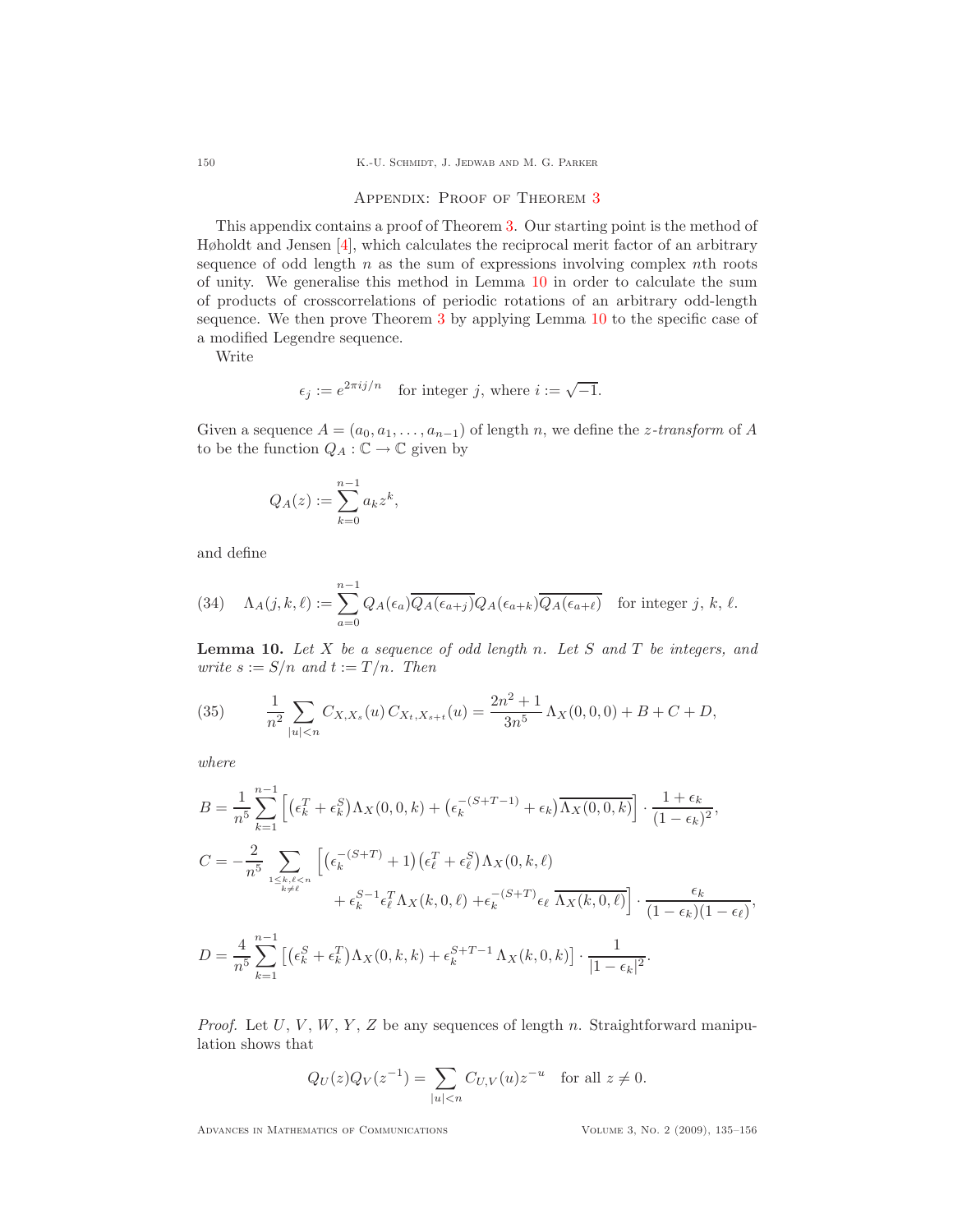Since  $Q_U(\epsilon_j^{-1}) = \overline{Q_U(\epsilon_j)}$ , we then have

$$
\frac{1}{2n^3} \sum_{j=0}^{n-1} Q_U(\epsilon_j) \overline{Q_V(\epsilon_j)} Q_W(\epsilon_j) \overline{Q_Z(\epsilon_j)}
$$
\n
$$
+ \frac{1}{2n^3} \sum_{j=0}^{n-1} Q_U(-\epsilon_j) \overline{Q_V(-\epsilon_j)} Q_W(-\epsilon_j) \overline{Q_Z(-\epsilon_j)}
$$
\n
$$
= \frac{1}{2n^3} \sum_{j=0}^{n-1} \sum_{|u| < n} \sum_{|v| < n} \left( 1 + (-1)^{-(u+v)} \right) C_{U,V}(u) C_{W,Z}(v) \epsilon_j^{-(u+v)}
$$
\n
$$
= \frac{1}{2n^2} \sum_{|u| < n} \sum_{u+v \in \{0, n, -n\}} \left( 1 + (-1)^{-(u+v)} \right) C_{U,V}(u) C_{W,Z}(v)
$$
\n(36)\n
$$
= \frac{1}{n^2} \sum_{|u| < n} C_{U,V}(u) C_{Z,W}(u),
$$

<span id="page-16-0"></span>because *n* is odd and by definition  $C_{W,Z}(-u) = C_{Z,W}(u)$ . Let j be an integer and let r be real. By definition of  $Y_r$ ,

<span id="page-16-1"></span>(37) 
$$
Q_{Y_r}(\epsilon_j) = \epsilon_j^{-\lfloor nr \rfloor} Q_Y(\epsilon_j)
$$

and then, by the interpolation formula

$$
Q_Y(-\epsilon_j) = \frac{2}{n} \sum_{k=0}^{n-1} Q_Y(\epsilon_k) \frac{\epsilon_k}{\epsilon_k + \epsilon_j}
$$

(see [\[4,](#page-20-1) p. 162], for example), we have

<span id="page-16-2"></span>(38) 
$$
Q_{Y_r}(-\epsilon_j) = \frac{2}{n} \sum_{k=0}^{n-1} \epsilon_k^{-\lfloor nr \rfloor} Q_Y(\epsilon_k) \frac{\epsilon_k}{\epsilon_k + \epsilon_j},
$$

and therefore

<span id="page-16-3"></span>(39) 
$$
\overline{Q_{Y_r}(-\epsilon_j)} = \frac{2}{n} \sum_{k=0}^{n-1} \epsilon_k^{\lfloor nr \rfloor} \overline{Q_Y(\epsilon_k)} \frac{\epsilon_j}{\epsilon_k + \epsilon_j}.
$$

Take  $U = X$ ,  $V = X_s$ ,  $W = X_{s+t}$ , and  $Z = X_t$  in [\(36\)](#page-16-0) and substitute from [\(37\)](#page-16-1), [\(38\)](#page-16-2) and [\(39\)](#page-16-3) to obtain

$$
\frac{1}{n^2} \sum_{|u|\n
$$
= \frac{1}{2n^3} \sum_{j=0}^{n-1} |Q_X(\epsilon_j)|^4 + \frac{1}{2n^3} \left(\frac{2}{n}\right)^4 \sum_{j=0}^{n-1} \sum_{0 \le a,b,c,d < n} \epsilon_b^S \epsilon_c^{-(S+T)} \epsilon_d^T
$$
\n
$$
\cdot Q_X(\epsilon_a) \overline{Q_X(\epsilon_b)} Q_X(\epsilon_c) \overline{Q_X(\epsilon_d)} \cdot \frac{\epsilon_a}{\epsilon_a + \epsilon_j} \frac{\epsilon_j}{\epsilon_b + \epsilon_j} \frac{\epsilon_c}{\epsilon_c + \epsilon_j} \frac{\epsilon_j}{\epsilon_d + \epsilon_j}
$$
$$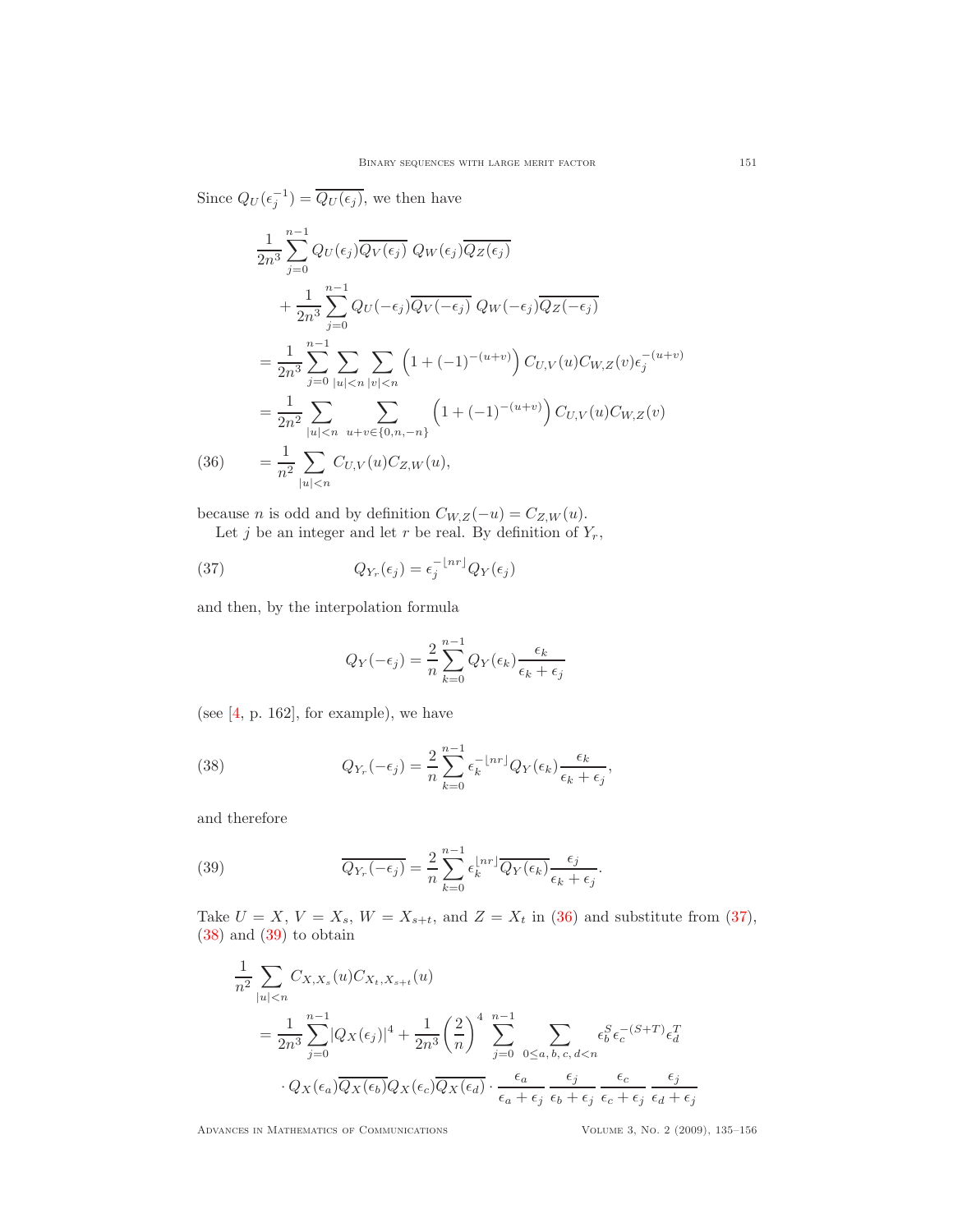152 K.-U. SCHMIDT, J. JEDWAB AND M. G. PARKER

$$
= \frac{1}{2n^3} \Lambda_X(0,0,0) + \frac{8}{n^7} \sum_{0 \le a,\, b,\, c,\, d < n} \epsilon_b^S \epsilon_c^{-(S+T)} \epsilon_d^T \epsilon_a \epsilon_c
$$
\n
$$
(40) \qquad \cdot Q_X(\epsilon_a) \overline{Q_X(\epsilon_b)} Q_X(\epsilon_c) \overline{Q_X(\epsilon_d)} \cdot \sum_{j=0}^{n-1} \frac{\epsilon_j^2}{(\epsilon_a + \epsilon_j)(\epsilon_b + \epsilon_j)(\epsilon_c + \epsilon_j)(\epsilon_d + \epsilon_j)},
$$

<span id="page-17-0"></span>by definition [\(34\)](#page-15-1) of  $\Lambda_X$ . Høholdt and Jensen [\[4\]](#page-20-1) calculated the value of the sum over j in [\(40\)](#page-17-0) according to which of a, b, c, d (in the range  $0 \leq a, b, c, d < n$ ) are equal and which are distinct, distinguishing five cases:

$$
\sum_{j=0}^{n-1} \frac{\epsilon_j^2}{(\epsilon_a + \epsilon_j)(\epsilon_b + \epsilon_j)(\epsilon_c + \epsilon_j)(\epsilon_d + \epsilon_j)}
$$
  
\n
$$
= \begin{cases}\n0 & \text{for } a, b, c, d \text{ distinct} \\
\frac{n^2(n^2 + 2)}{48} \cdot \frac{1}{\epsilon_a^2} & \text{for } a = b = c = d \\
\frac{n^2}{8} \cdot \frac{\epsilon_a + \epsilon_d}{\epsilon_a(\epsilon_a - \epsilon_d)^2} & \text{for } a = b = c \neq d \\
-\frac{n^2}{4} \cdot \frac{1}{(\epsilon_a - \epsilon_c)(\epsilon_a - \epsilon_d)} & \text{for } a = b, \text{ and } a, c, d \text{ distinct} \\
-\frac{n^2}{2} \cdot \frac{1}{(\epsilon_a - \epsilon_c)^2} & \text{for } a = b \neq c = d.\n\end{cases}
$$

We therefore partition the sum over  $a, b, c, d$  in [\(40\)](#page-17-0) into sums of the same four types as those giving a non-zero result above, written in the same order, noting that each type requires multiple contributions because of the asymmetry with respect to a, b, c, d of the  $\epsilon$  terms. This gives

<span id="page-17-1"></span>(41) 
$$
\frac{1}{n^2} \sum_{|u| < n} C_{X,X_s}(u) C_{X_t,X_{s+t}}(u) = \frac{1}{2n^3} \Lambda_X(0,0,0) + A + B + C + D,
$$

where, after abbreviating  $Q_X$  to  $Q$ , the sums  $A, B, C, D$  are given by

$$
A = \frac{n^2 + 2}{6n^5} \sum_{a=0}^{n-1} |Q(\epsilon_a)|^4,
$$
  
\n
$$
B = \frac{1}{n^5} \sum_{0 \le a,b < n \atop a \ne b} \left[ \left( \epsilon_{b-a}^T + \epsilon_{b-a}^S \right) (Q(\epsilon_a))^2 \overline{Q(\epsilon_a)} \overline{Q(\epsilon_b)} \right. \left. + \left( \epsilon_{b-a}^{-(S+T-1)} + \epsilon_{b-a} \right) (\overline{Q(\epsilon_a)})^2 Q(\epsilon_a) Q(\epsilon_b) \right] \cdot \frac{\epsilon_a (\epsilon_a + \epsilon_b)}{(\epsilon_a - \epsilon_b)^2},
$$
  
\n
$$
C = -\frac{2}{n^5} \sum_{0 \le a,b,c < n \atop a,b,c \text{ distinct}} \left[ \left( \epsilon_{b-a}^{-(S+T)} \epsilon_{c-a}^T + \epsilon_{b-a}^{-(S+T)} \epsilon_{c-a}^S + \epsilon_{c-a}^T + \epsilon_{c-a}^S \right) |Q(\epsilon_a)|^2 Q(\epsilon_b) \overline{Q(\epsilon_c)} \right. \left. + \epsilon_{b-a}^{S-1} \epsilon_{c-a}^T \left( Q(\epsilon_a) \right)^2 \overline{Q(\epsilon_b)} \overline{Q(\epsilon_c)} \right. \left. + \epsilon_{b-a}^{-(S+T)} \epsilon_{c-a} (\overline{Q(\epsilon_a)})^2 Q(\epsilon_b) Q(\epsilon_c) \right] \cdot \frac{\epsilon_a \epsilon_b}{(\epsilon_a - \epsilon_b)(\epsilon_a - \epsilon_c)},
$$

$$
D = -\frac{4}{n^5} \sum_{\substack{0 \le a,b < n \\ a \ne b}} \left[ \left( \epsilon_{b-a}^S + \epsilon_{b-a}^T \right) |Q(\epsilon_a)|^2 |Q(\epsilon_b)|^2 + \epsilon_{b-a}^{S+T-1} \left( Q(\epsilon_a) \right)^2 \left( \overline{Q(\epsilon_b)} \right)^2 \right] \cdot \frac{\epsilon_a \epsilon_b}{(\epsilon_a - \epsilon_b)^2}.
$$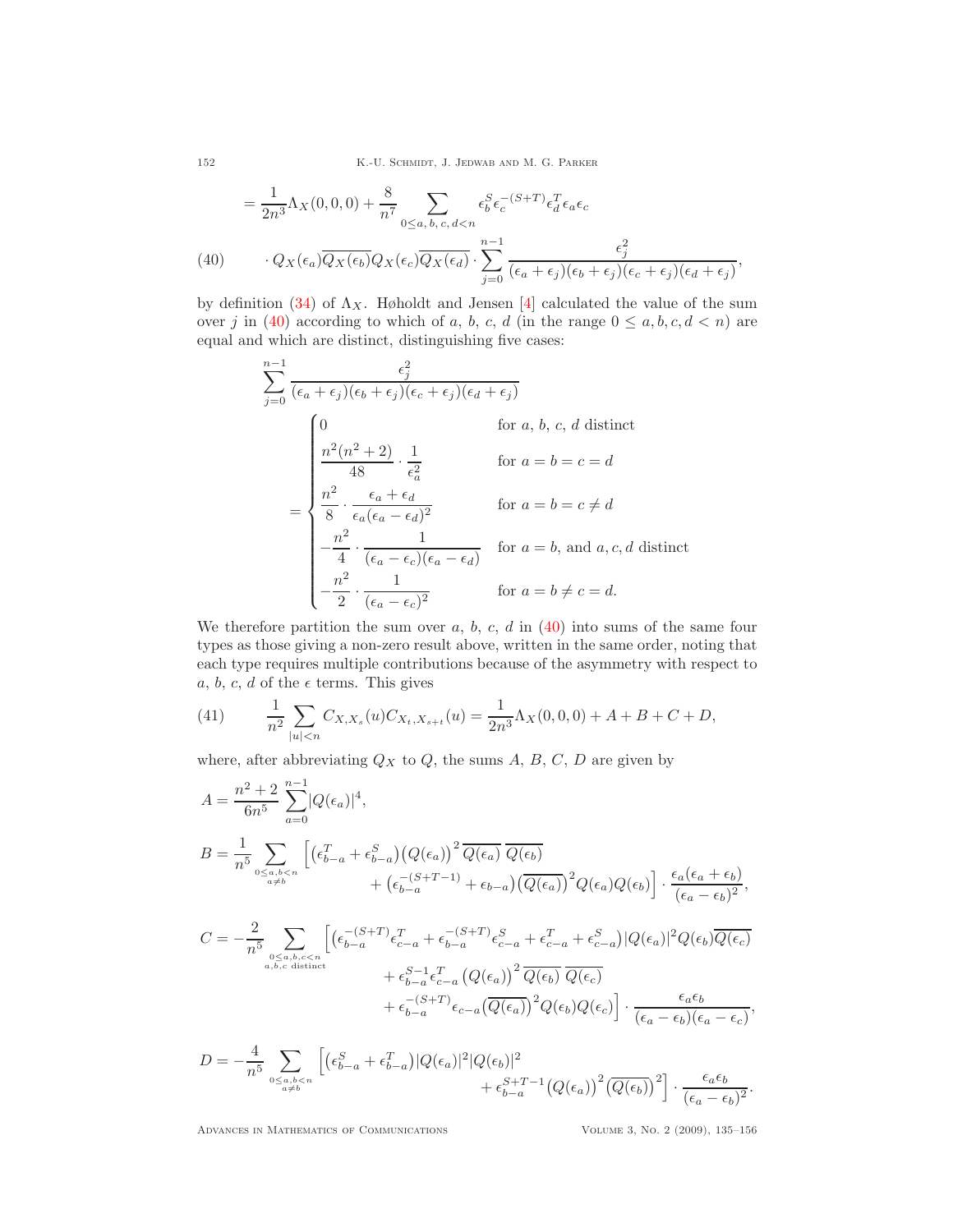By the definition [\(34\)](#page-15-1),

$$
A = \frac{n^2 + 2}{6n^5} \Lambda_X(0, 0, 0),
$$

and substitution in [\(41\)](#page-17-1) gives the required term in  $\Lambda_X(0, 0, 0)$ . We complete the proof by showing that the remaining sums  $B, C, D$  in [\(41\)](#page-17-1) have the required form. For the sum B, replace the sum over b (where  $0 \leq b \leq n$  and  $b \neq a$ ) by a sum over  $k := (b - a) \bmod n$  (where  $1 \leq k < n$ ) to give

$$
B = \frac{1}{n^5} \sum_{a=0}^{n-1} \sum_{k=1}^{n-1} \left[ \left( \epsilon_k^T + \epsilon_k^S \right) \left( Q(\epsilon_a) \right)^2 \overline{Q(\epsilon_a)} \overline{Q(\epsilon_{a+k})} + \left( \epsilon_k^{-(S+T-1)} + \epsilon_k \right) \overline{\left( Q(\epsilon_a) \right)^2 \overline{Q(\epsilon_a)} \overline{Q(\epsilon_{a+k})}} \right] \cdot \frac{(1+\epsilon_k)}{(1-\epsilon_k)^2},
$$

and then use  $(34)$ . For the sum D, use the same procedure together with the identity

$$
(\epsilon_a - \epsilon_b)^2 = -\epsilon_a \epsilon_b |1 - \epsilon_{b-a}|^2.
$$

For the sum C, replace the sum over b and c by a sum over  $k := (b - a) \mod n$  and  $\ell := (c - a) \bmod n$  to give

$$
C = -\frac{2}{n^5} \sum_{a=0}^{n-1} \sum_{\substack{1 \le k,\ell \le n \\ k \neq \ell}} \left[ \left( \epsilon_k^{-(S+T)} + 1 \right) \left( \epsilon_\ell^T + \epsilon_\ell^S \right) |Q(\epsilon_a)|^2 Q(\epsilon_{a+k}) \overline{Q(\epsilon_{a+k})} + \epsilon_k^{S-1} \epsilon_\ell^T \left( Q(\epsilon_a) \right)^2 \overline{Q(\epsilon_{a+k})} \overline{Q(\epsilon_{a+k})} + \epsilon_k^{-(S+T)} \epsilon_\ell \overline{\left( Q(\epsilon_a) \right)^2 \overline{Q(\epsilon_{a+k})} \overline{Q(\epsilon_{a+k})}} \right] \cdot \frac{\epsilon_k}{(1 - \epsilon_k)(1 - \epsilon_\ell)},
$$
  
and then use (34).

and then use  $(34)$ .

The method of Høholdt and Jensen [\[4\]](#page-20-1) deals with the special case  $S = T = 0$  of Lemma [10.](#page-15-0)

*Proof of Theorem [3.](#page-5-1)* We apply Lemma [10](#page-15-0) to the sequence  $X_{r(n)}$ , setting  $S := ns(n)$ and  $T := nt(n)$ . Since S and T are integer for each n by assumption, the sequences  $X_s$ ,  $X_t$  and  $X_{s+t}$  appearing in [\(35\)](#page-15-0) map to  $X_{r(n)+s(n)}$ ,  $X_{r(n)+t(n)}$ , and  $X_{r(n)+s(n)+t(n)}$ , respectively, so that the left hand side of [\(35\)](#page-15-0) becomes

$$
\frac{1}{n^2} \sum_{|u| < n} C_{X_{r(n)}}, X_{r(n)+s(n)}(u) \, C_{X_{r(n)+t(n)}}, X_{r(n)+s(n)+t(n)}(u).
$$

We will prove the desired result by finding the asymptotic form of the right hand side of [\(35\)](#page-15-0) as  $n \longrightarrow \infty$ , evaluating the sum D and the term involving  $\Lambda_{X_{r(n)}}(0,0,0)$ , and bounding the sums  $B$  and  $C$ .

Write  $R := |nr(n)|$  and  $X = (x_0, x_1, \ldots, x_{n-1})$ . Since the modified Legendre sequence  $X$  satisfies

$$
Q_X(\epsilon_j) = \begin{cases} x_j \sqrt{n} & \text{for } n \equiv 1 \pmod{4} \\ ix_j \sqrt{n} & \text{for } n \equiv 3 \pmod{4} \end{cases}
$$

(see [\[10,](#page-21-4) p. 182], for example), where  $i := \sqrt{-1}$ , the definition [\(34\)](#page-15-1) together with [\(37\)](#page-16-1) gives

<span id="page-18-0"></span>(42) 
$$
\Lambda_{X_{r(n)}}(j,k,\ell) = \epsilon_{j-k+\ell}^R \cdot n^2 \sum_{a=0}^{n-1} x_a x_{a+j} x_{a+k} x_{a+\ell}.
$$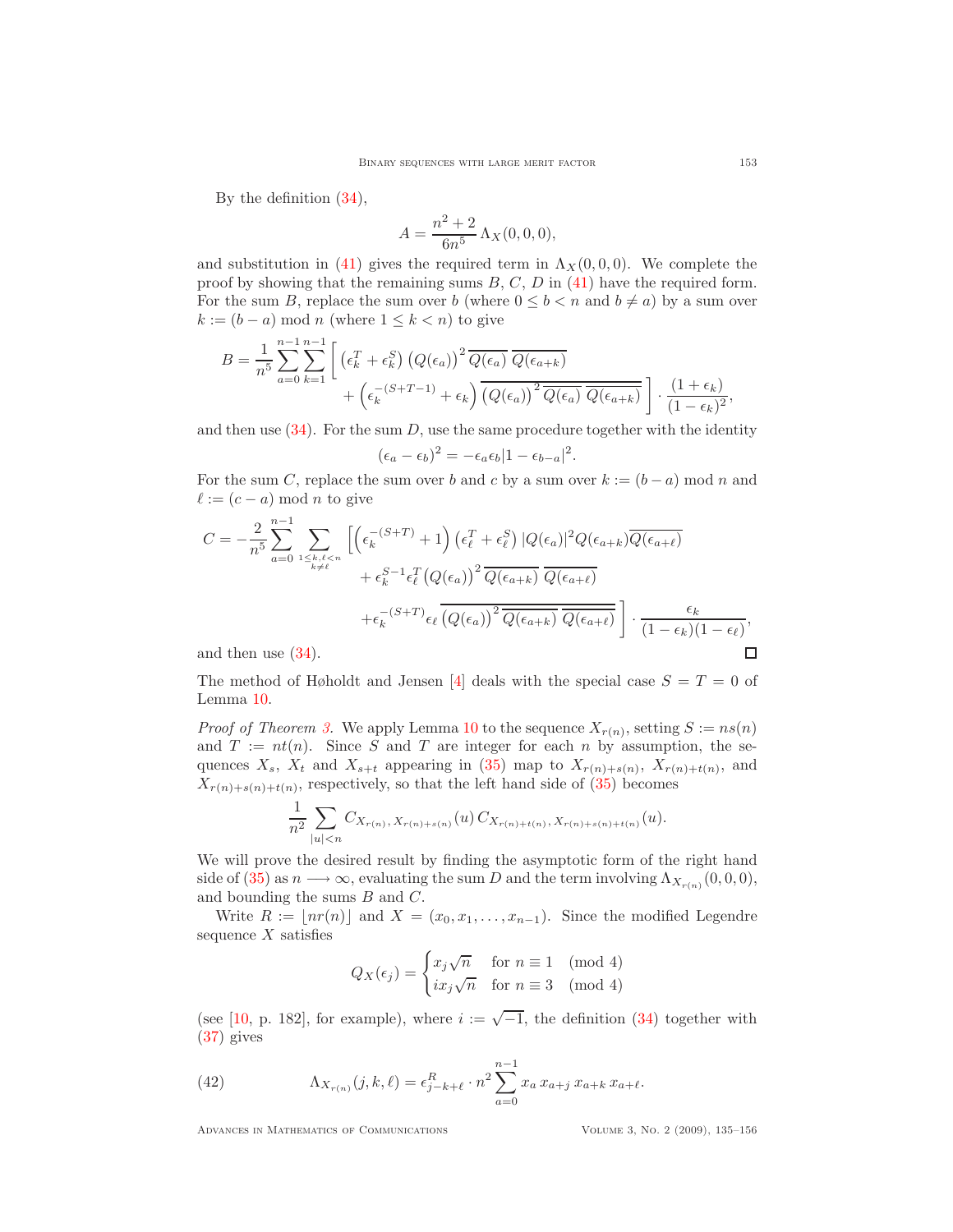• The term involving  $\Lambda_{X_{r(n)}}(0,0,0)$ . Since X is a modified Legendre sequence, we have

(43) 
$$
x_j^2 = \begin{cases} 0 & \text{for } j = 0 \\ 1 & \text{for } 0 < j < n. \end{cases}
$$

<span id="page-19-0"></span>Therefore [\(42\)](#page-18-0) gives

<span id="page-19-2"></span>(44)  
\n
$$
\frac{2n^2+1}{3n^5} \Lambda_{X_{r(n)}}(0,0,0) = \frac{2n^2+1}{3n^5} n^2(n-1)
$$
\n
$$
= \frac{2}{3} + O(n^{-1}) \quad \text{as } n \longrightarrow \infty.
$$

• The sums B and C. We have

$$
|B| \le \frac{1}{n^5} \sum_{k=1}^{n-1} \frac{8 |\Lambda_{X_{r(n)}}(0,0,k)|}{|1 - \epsilon_k|^2}
$$

$$
= \frac{8}{n^5} \sum_{k=1}^{n-1} \frac{n^2 |R_X(k)|}{|1 - \epsilon_k|^2}
$$

by  $(42)$ ,  $(43)$  and the definition of  $R_X$  in Section [2.](#page-2-3) Then by  $(8)$ ,

<span id="page-19-1"></span>(45) 
$$
|B| \leq \frac{8}{n^3} \sum_{k=1}^{n-1} \frac{1}{|1 - \epsilon_k|^2}.
$$

Since  $|\Lambda_{X_{r(n)}}(0, k, \ell)| = |\Lambda_{X_{r(n)}}(k, 0, \ell)|$  by [\(42\)](#page-18-0), we also have

$$
|C| \leq \frac{2}{n^5} \sum_{\substack{1 \leq k,\ell < n \\ k \neq \ell}} \frac{6 \left| \Lambda_{X_{r(n)}}(0, k, \ell) \right|}{|1 - \epsilon_k| \cdot |1 - \epsilon_\ell|}
$$
\n
$$
= \frac{12}{n^5} \sum_{\substack{1 \leq k,\ell < n \\ k \neq \ell}} \frac{n^2 \left| R_X((k - \ell) \mod n) - x_k x_\ell \right|}{|1 - \epsilon_k| \cdot |1 - \epsilon_\ell|}
$$

by [\(42\)](#page-18-0) and [\(43\)](#page-19-0). Then using [\(8\)](#page-3-4) and the inequality  $|x_kx_\ell| \leq 1$ ,

$$
|C| \le \frac{24}{n^3} \sum_{\substack{1 \le k,\ell < n \\ k \ne \ell}} \frac{1}{|1 - \epsilon_k| \cdot |1 - \epsilon_\ell|}
$$

Combining with [\(45\)](#page-19-1), we obtain

<span id="page-19-3"></span>(46) 
$$
3|B| + |C| \le \frac{24}{n^3} \left( \sum_{k=1}^{n-1} \frac{1}{|1 - \epsilon_k|} \right)^2 = O(n^{-1} (\log n)^2) \text{ as } n \longrightarrow \infty,
$$

since  $\sum_{k=1}^{n-1} \frac{1}{|1-\epsilon_k|} \le n \log n$  (see [\[4,](#page-20-1) p. 162], for example).

• The sum D. By [\(42\)](#page-18-0), for  $1 \le k < n$  we have  $\Lambda_{X_{r(n)}}(0, k, k) = n^2(n-2)$  and  $\Lambda_{X_{r(n)}}(k,0,k) = \epsilon_k^{2R} \cdot n^2(n-2)$ , so that

$$
D = \frac{4(n-2)}{n^3} \sum_{k=1}^{n-1} \frac{\epsilon_k^S + \epsilon_k^T + \epsilon_k^{2R+S+T-1}}{|1 - \epsilon_k|^2}.
$$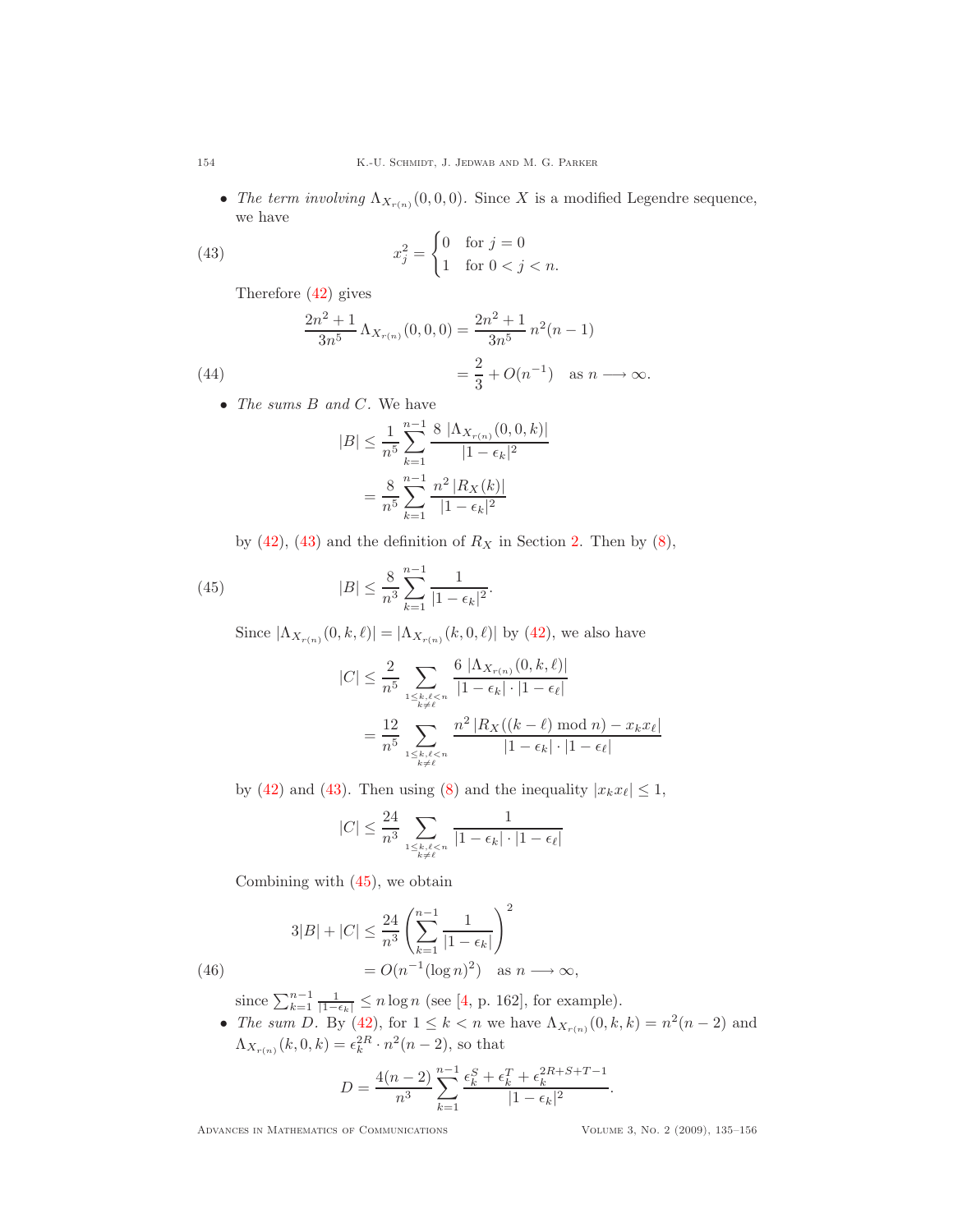We wish to apply the identity

<span id="page-20-5"></span>(47) 
$$
\sum_{k=1}^{n-1} \frac{\epsilon_k^j}{|1 - \epsilon_k|^2} = \frac{n^2}{2} \left( \frac{|j|}{n} - \frac{1}{2} \right)^2 - \frac{n^2 + 2}{24}
$$
 for integer *j* satisfying  $|j| \le n$ 

(see,  $[7, p. 621]$ , for example). By the definition of  $R, S$ , and  $T$  and the assumptions  $r(n) = r + O(n^{-1}), s(n) = s + O(n^{-1}),$  and  $t(n) = t + O(n^{-1}),$ as  $n \longrightarrow \infty$  we have

<span id="page-20-6"></span>(48) 
$$
R = nr + O(1), S = ns + O(1), \text{ and } T = nt + O(1).
$$

Then, since  $|s| \leq \frac{1}{2}$  and  $|t| \leq \frac{1}{2}$  by assumption, we know that  $|S| \leq n$  and  $|T| \leq n$  for all sufficiently large *n*.

– Case 1:  $|2R + S + T - 1| \leq n$  for all but finitely many n. In this case, we apply  $(47)$  to show that, for all sufficiently large n,

<span id="page-20-7"></span>(49) 
$$
D = \frac{4(n-2)}{n^3} \left( \frac{n^2}{2} \left[ \left( \frac{|S|}{n} - \frac{1}{2} \right)^2 + \left( \frac{|T|}{n} - \frac{1}{2} \right)^2 + \left( \frac{|2R + S + T - 1|}{n} - \frac{1}{2} \right)^2 \right] - \frac{n^2 + 2}{8} \right).
$$

By [\(48\)](#page-20-6), as  $n \longrightarrow \infty$  we find that

<span id="page-20-9"></span>(50) 
$$
D = 2(|s| - \frac{1}{2})^2 + 2(|t| - \frac{1}{2})^2 + 8(|r + \frac{s+t}{2}| - \frac{1}{4})^2 - \frac{1}{2} + O(n^{-1}).
$$

– Case 2:  $|2R + S + T - 1| > n$  for infinitely many n. In this case [\(48\)](#page-20-6), together with the assumption  $|r + \frac{s+t}{2}| \leq \frac{1}{2}$ , implies that

(51) 
$$
|2r + s + t| = 1.
$$

<span id="page-20-8"></span>For each sufficiently large n, either  $|2R+S+T-1| \leq n$ , so that [\(49\)](#page-20-7) holds; or else  $n < |2R + S + T - 1| \le 2n$ , in which case (by applying [\(47\)](#page-20-5) with  $j = 2R+S+T \pm n-1$ , choosing the appropriate sign for  $\pm$  so that  $|j| \leq n$ ) equation [\(49\)](#page-20-7) again holds but with the term  $\left(\frac{1}{n}|2R+S+T-1|-\frac{1}{2}\right)^2$ replaced by  $\left(\frac{1}{n}|2R+S+T-1|-\frac{3}{2}\right)^2$ . By [\(48\)](#page-20-6) and [\(51\)](#page-20-8), the contribution of this term as  $n \longrightarrow \infty$  is  $(1-\frac{3}{2})^2 = (1-\frac{1}{2})^2$ , so the same conclusion [\(50\)](#page-20-9) applies as in Case 1.

The result now follows by substituting the asymptotic forms [\(44\)](#page-19-2), [\(46\)](#page-19-3) and [\(50\)](#page-20-9) in [\(35\)](#page-15-0).  $\Box$ 

#### **REFERENCES**

- <span id="page-20-4"></span>[\[1\]](http://www.ams.org/mathscinet-getitem?mr=MR1859033&return=pdf) P. Borwein and K.-K. S. Choi, Explicit merit factor formulae for Fekete and Turyn polynomials, Trans. Amer. Math. Soc., 354 (2002), 219–234.
- <span id="page-20-2"></span>[\[2\]](http://www.ams.org/mathscinet-getitem?mr=MR2103494&return=pdf) P. Borwein, K.-K. S. Choi and J. Jedwab, Binary sequences with merit factor greater than 6.34, IEEE Trans. Inform. Theory, 50 (2004), 3234–3249.
- <span id="page-20-3"></span>[3] M. J. E. Golay, The merit factor of long low autocorrelation binary sequences, IEEE Trans. Inform. Theory, IT-28 (1982), 543–549.
- <span id="page-20-1"></span>[4] T. Høholdt and H. E. Jensen, Determination of the merit factor of Legendre sequences, IEEE Trans. Inform. Theory, 34 (1988), 161–164.
- <span id="page-20-0"></span>[5] J. Jedwab, A survey of the merit factor problem for binary sequences, in "Sequences and Their Applications — Proceedings of SETA 2004" (eds. T. Helleseth et al.), Springer-Verlag, Berlin, Heidelberg, (2005), 30–55.